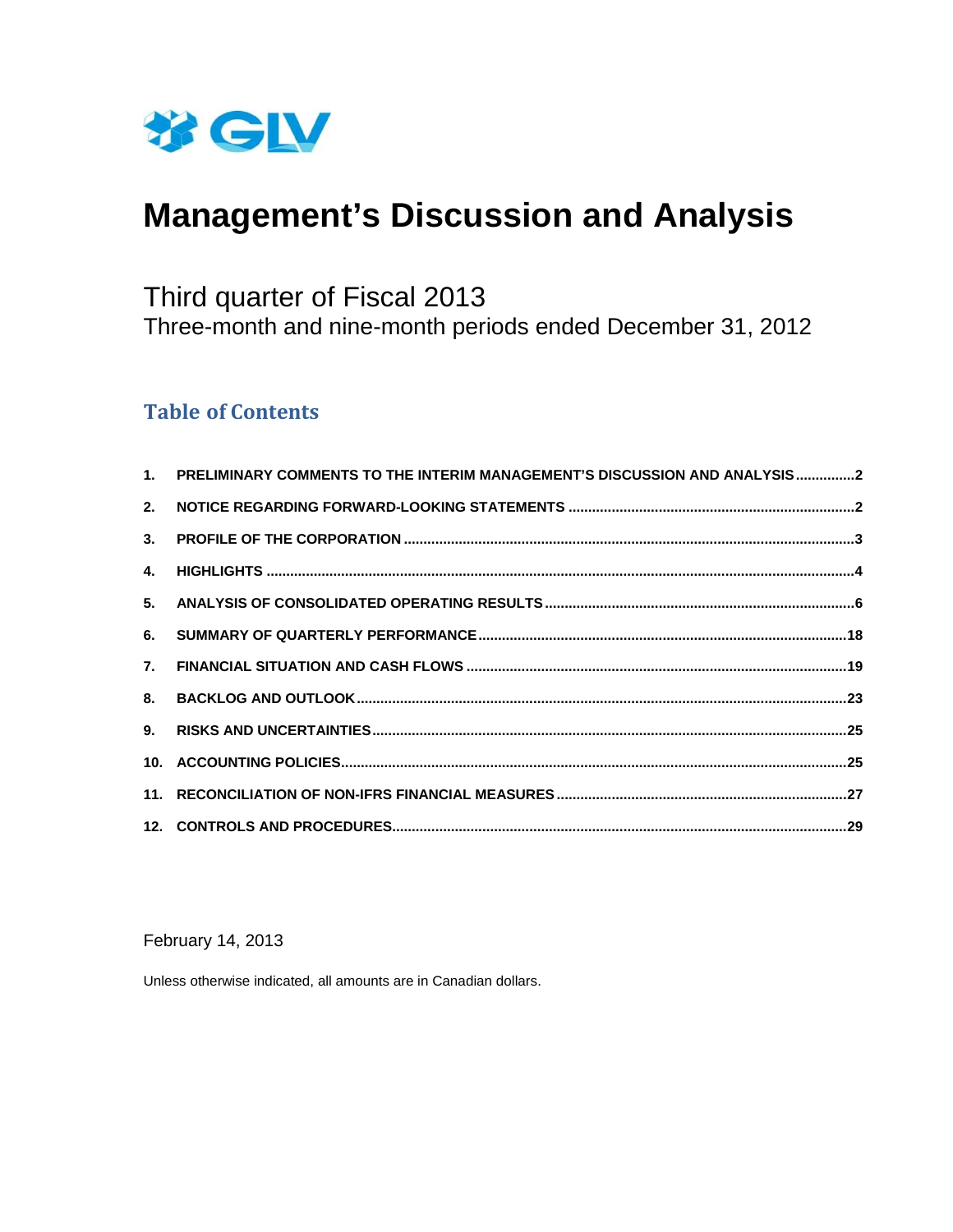## **1. PRELIMINARY COMMENTS TO THE INTERIM MANAGEMENT'S DISCUSSION AND ANALYSIS**

This interim Management's Discussion & Analysis ("MD&A") was prepared under the responsibility of GLV Inc.'s management and approved by its Board of Directors as of February 14, 2013. The information appearing herein accounts for all significant events that occurred prior to that date. The MD&A presents the Corporation's position and business context as they were, to management's best knowledge, upon its approval by the Board of Directors.

This interim MD&A should be read in conjunction with the unaudited interim condensed consolidated financial statements and accompanying notes for the three-month and nine-month periods ended December 31, 2012 and 2011, as well as with the audited consolidated financial statements and accompanying notes for the fiscal year ended March 31, 2012. The interim condensed consolidated financial statements for the three-month and ninemonth periods ended December 31, 2012 and 2011 have not been reviewed or audited by the Corporation's external auditors.

The financial information presented in this interim MD&A, including tabular amounts, is prepared in accordance with the International Financial Reporting Standards ("IFRS") unless otherwise indicated.

In this MD&A, "GLV" or "the Corporation" designates, as the case may be, GLV Inc. and its subsidiaries and divisions, or GLV Inc. or one of its subsidiaries or divisions and the information contained is mainly structured by group, specifically the Water Treatment Group under Ovivo, the Pulp and Paper Group and Other. The fiscal year ending March 31, 2013 and the fiscal years ended March 31 of prior years are sometimes designated by the terms "fiscal 2013," "fiscal 2012" and so forth. The "third quarter of fiscal 2013" and the "third quarter of fiscal 2012" refer to the three-month periods ended December 31, 2012 and 2011, respectively. Unless otherwise indicated, the comparative analysis of operating results and cash flows for the three-month and nine-month periods ended December 31, 2012 is performed in relation to the equivalent periods ended December 31, 2011, whereas the comparative analysis of the financial situation as at December 31, 2012 is performed in relation to data recorded as at March 31, 2012.

This interim MD&A also uses non-IFRS financial measures. Please refer to Section 11, "Reconciliation of non-IFRS financial measures" of this report for more information.

Supplementary information about the Corporation, including the Annual Information Form dated June 7, 2012, the MD&A for the year ended March 31, 2012 and press releases are available on the websites of SEDAR (www.sedar.com) and the Corporation (www.glv.com). Certain other documents, including presentations to investors, are also available on the Corporation's website.

## **2. NOTICE REGARDING FORWARD-LOOKING STATEMENTS**

Certain information and statements in this interim MD&A and other public communications regarding management's objectives, projections, estimates, expectations or forecasts may constitute forward-looking statements within the meaning of applicable securities legislation. Forward-looking statements concern analyses and other information based on forecasted future results and estimates of amounts that cannot yet be determined. These may be observations concerning, in particular, strategies, expectations, planned activities or future actions. Forward-looking statements are recognized by the use of terms such as "forecast," "project," "could," "plan," "aim," "estimate" and other similar terms, possibly used in the future or conditional, particularly with regard to certain assumptions.

Management of GLV would like to point out that forward-looking statements involve a number of uncertainties and known and unknown risks such that GLV's actual and future results could differ considerably from those stated.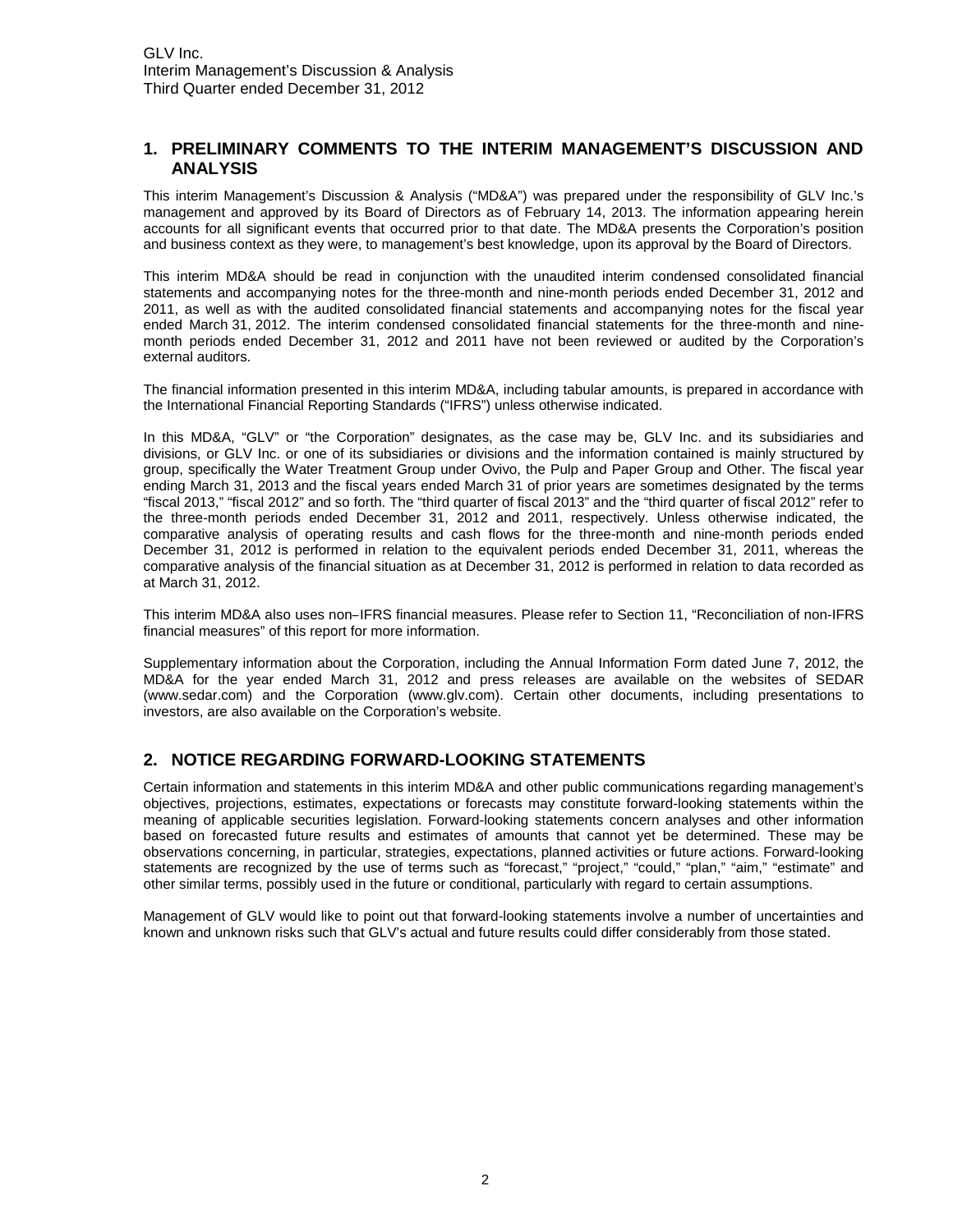Factors of uncertainty and risk that might result in such differences include contracts with clients regarding equipments and services, operations and turnkey projects, dependence on key personnel, risks related to acquisitions, regulatory and legal risk, foreign exchange rate and foreign exchange contract risk, credit risk, asset impairment, market and liquidity risks, competition, supplier-related risks, availability of the financing required to carry on the business and strategic plan, concentration risk, availability of raw materials, fluctuations in interest rates, potential lawsuits regarding intellectual property rights, and risks associated with the Corporation's holding company structure. There can be no assurance as to the materialization of the results, performance or achievements as expressed in or underlying the forward-looking statements. In addition, unless otherwise indicated, the forward-looking statements included in this interim MD&A were made as at the date hereof, and unless required to do so pursuant to applicable securities legislation, management of GLV assumes no obligation to update or revise forward-looking statements as a result of new information, future events or other changes. Forward-looking statements are designed to provide the reader with a description of management's expectations regarding the Corporation's financial performance during fiscal 2013 and may not be appropriate for other purposes.

Additional information about the risk factors to which GLV is exposed is provided in Section 10, "Risks and uncertainties" of the MD&A for the fiscal year ended March 31, 2012.

## **3. PROFILE OF THE CORPORATION**

#### **Description of business**

GLV Inc. is a leading global provider of technological solutions used in water treatment as well as in pulp and paper production. The Corporation operates in over 20 countries and had approximately 2,100 employees as at December 31, 2012.

- The **Water Treatment Group ("Ovivo")** designs and markets equipment and integrated solutions in the form of products and services for the treatment and recycling of municipal and industrial wastewater as well as for water used in various industrial processes. Ovivo also offers water intake screening solutions for power stations, refineries and water desalination facilities. With its extensive technology portfolio, it is positioned to provide comprehensive solutions for the filtration, clarification, treatment and purification of water for return to the environment, re-use in various industrial processes or domestic use. Ovivo's offering also includes rebuilding, upgrading and optimization services for existing equipment, the sale of spare parts as well as maintenance services.
- The **Pulp and Paper Group** designs and globally markets, under the GL&V brand, equipment used in various stages of paper production, from pulp preparation to sheet formation and finishing. It also serves the global market with rebuilding, upgrading and optimization services for existing equipment, as well as the sale of spare parts. It ensures that its portfolio contains innovative products and technologies that bring customers added value, such as lower energy consumption.
- In addition to these two groups, the Corporation has:
	- o Two manufacturing units that specialize in the manufacture of custom-made parts from specifications provided by Ovivo, the Pulp and Paper Group or external customers; and
	- o The Van Der Molen division that specializes in processes for the design and marketing of equipment for certain stages of beverage production.

GLV Inc. is a public company whose shares trade on the Toronto Stock Exchange ("TSX") under the ticker symbols GLV.A and GLV.B.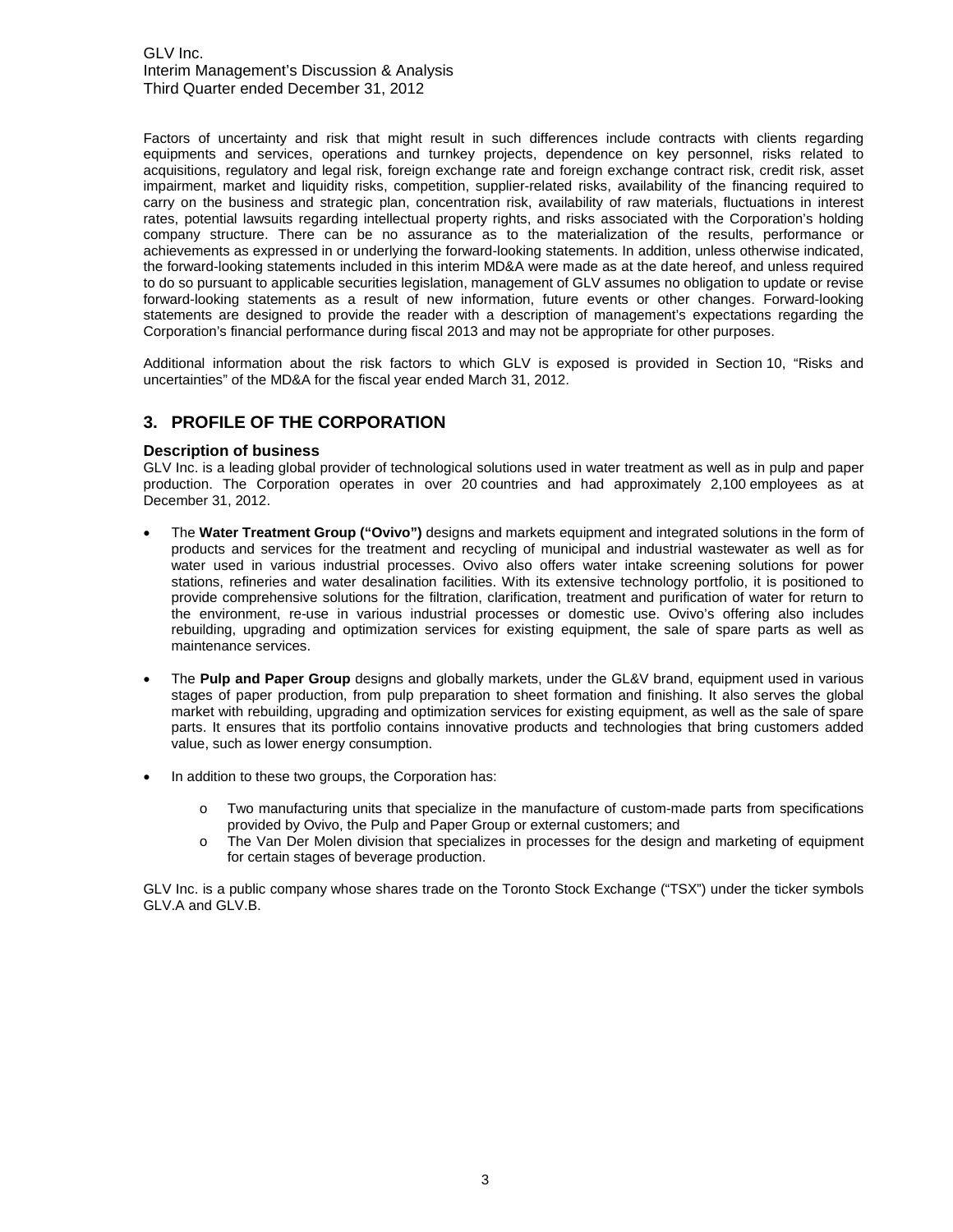#### **Strategic approach**

To drive sustained revenue growth and continuous improvement in profitability, the Corporation promotes an entrepreneurial culture across the organization and implements a business strategy based on four main axes:

#### *Development of growing markets*

The Corporation operates worldwide. It strives to expand its presence in its traditional markets of North America and Europe, while continuing business development efforts in areas of the world where water processing and pulp and paper industries boast growth potential, such as Southeast Asia, the Middle East, China, India and Russia. GLV leverages its in-house expertise to develop and offer its clients superior technologies and unmatched know-how. Meanwhile, Ovivo focuses on developing energy, and electronics and metals markets in the industrial segment as well as the municipal market in North America, Europe, the Middle East and Africa.

#### *Development of the parts and services market (previously known as aftermarket services)*

The parts and services market, including the sale of spare parts, optimization and maintenance of equipment, and the operation of water treatment facilities, generate recurring revenue streams and added value. The Pulp and Paper Group is already active in this market in North America and Europe, and targets as well regions with growing demand for this type of services. The parts and services offering is also an integral part of Ovivo's business development strategy across all of its segments.

#### *Manufacturing outsourcing*

The Corporation generally outsources component manufacturing to an international network of subcontractors. Accordingly, its teams can focus on product engineering, project management and sales operations, which is considered a cost advantage as it gives the Corporation sufficient flexibility to adapt to fluctuations in demand.

#### *Acquisition of targeted businesses and technologies*

The Corporation continually seeks opportunities to enhance its technology portfolio, particularly through the addition of technologies complementary to its current technologies, and to expand its commercial presence in regions with growth potential.

#### **4. HIGHLIGHTS**

For the third quarter of fiscal 2013, the Corporation reported a net loss of \$1.4 million or \$0.03 per share, basic and diluted, compared with a net loss of \$1.6 million or \$0.04 per share, basic and diluted, for the corresponding period of the previous fiscal year. Excluding the net loss from discontinued operations discussed below, the net earnings from continuing operations attributable to shareholders of GLV Inc. is \$3.0 million or \$0.07 per share, basic and diluted, compared with a net loss of \$1.7 million or \$0.04 per share, basic and diluted, for the corresponding quarter of the previous fiscal year. This improved overall profitability stems primarily from the favourable change in fair value of derivative financial instruments, lower net financial expenses, and foreign exchange gains, partly offset by the decline in the volume of business during the quarter compared with the same quarter of the previous fiscal year.

Ovivo's plan to refocus announced last August continues to move forward as planned. In line with Ovivo's new business strategy, during the quarter, the Corporation decided to discontinue all operations in the waste to energy segment, including the sale of its joint venture operating in this market, which was completed on December 31, 2012. With respect to this segment, losses of \$4.5 million and \$6.5 million, respectively, were reported under discontinued operations for the three-month and nine-month periods ended December 31, 2012.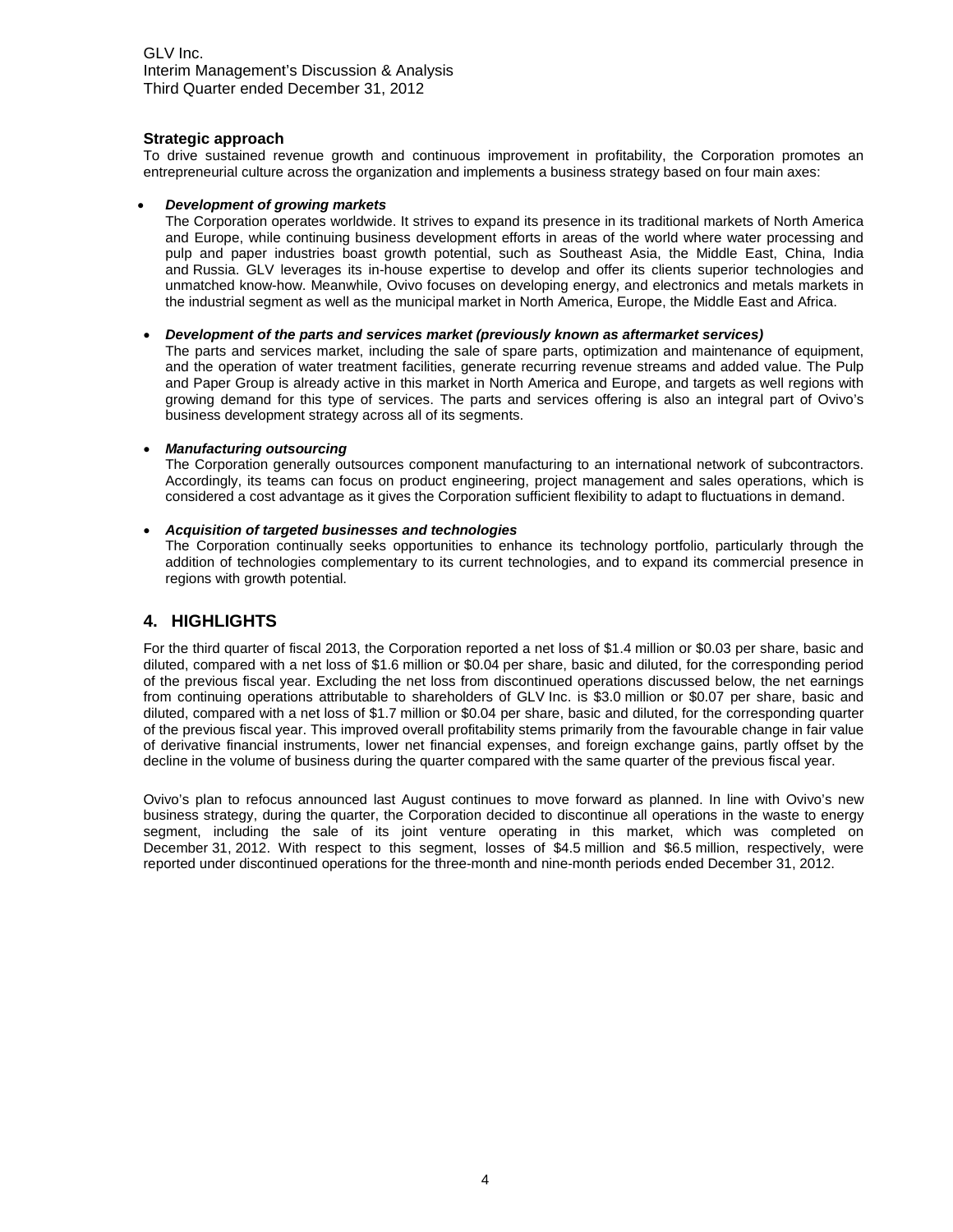Although operating results are lower for both the Pulp and Paper Group and Ovivo compared with the previous fiscal year, the markets targeted by Ovivo's strategy to refocus its business continue to show promising signs. The municipal market in Europe, Middle East and Africa generated better results than the same quarter of the previous fiscal year by continuing to perform well in contracts execution and follow-up. Results for other targeted markets were slightly below levels for the same period of the previous fiscal year due to the lower backlog during the second half of fiscal 2012.

The workforce reduction plan is on target and should be nearly completed by the middle of the next fiscal year. Also, as announced in the previous MD&A, Ovivo sold one of its entities located in Finland during the third quarter, recognizing an additionnal loss of \$0.6 million.

The Pulp and Paper Group's operating results were lower than for the same quarter of the previous fiscal year, mainly due to the lower backlog during the first half of the current fiscal year caused by the economic slowdown in Europe and Asia.

For the nine-month period ended December 31, 2012, the Corporation reported a net loss of \$13.2 million or \$0.30 per share, basic and diluted, compared with a net loss of \$1.3 million or \$0.03 per share, basic and diluted, for the corresponding period of the previous fiscal year. The Corporation reported a net loss from continuing operations attributable to shareholders of GLV Inc. of \$6.7 million or \$0.15 per share, basic and diluted, compared with \$2.0 million or \$0.05 per share, basic and diluted, for the corresponding period of the previous fiscal year. Excluding the impact of discontinued operations, the changes stemmed primarily from the higher income tax expense and the lower operating income mainly following restructuring costs of \$2.9 million, and an impairment charge of \$0.7 million, partly offset by the decrease in net financial expenses.

#### **Backlog and outlook**

As at December 31, 2012, the backlog, excluding that of discontinued operations, amounted to \$334.2 million, which is comparable to the level at the end of the previous quarter. The increase in the Pulp and Paper Group's backlog, mainly in the pulp segment in North America and Europe, was offset by the lower backlog at Ovivo. This decrease resulted mainly from the cyclical slowdown for order-taking by Ovivo in the electronics and metals market and in the municipal segment in Europe, Middle East and Africa, partly offset by an increase in the energy segment. Meanwhile, the order backlog in Ovivo's parts and services market showed an increase for the third consecutive quarter, following implementation of the group's refocusing strategy aimed at increasing this market which generates recurring revenues.

For fiscal 2013 as a whole, assuming exchange rates remain stable at current levels and in light of the outlook in the segments serviced by each group, and in particular the refocusing of Ovivo's operations, the Corporation expects consolidated revenues to total approximately \$600 million.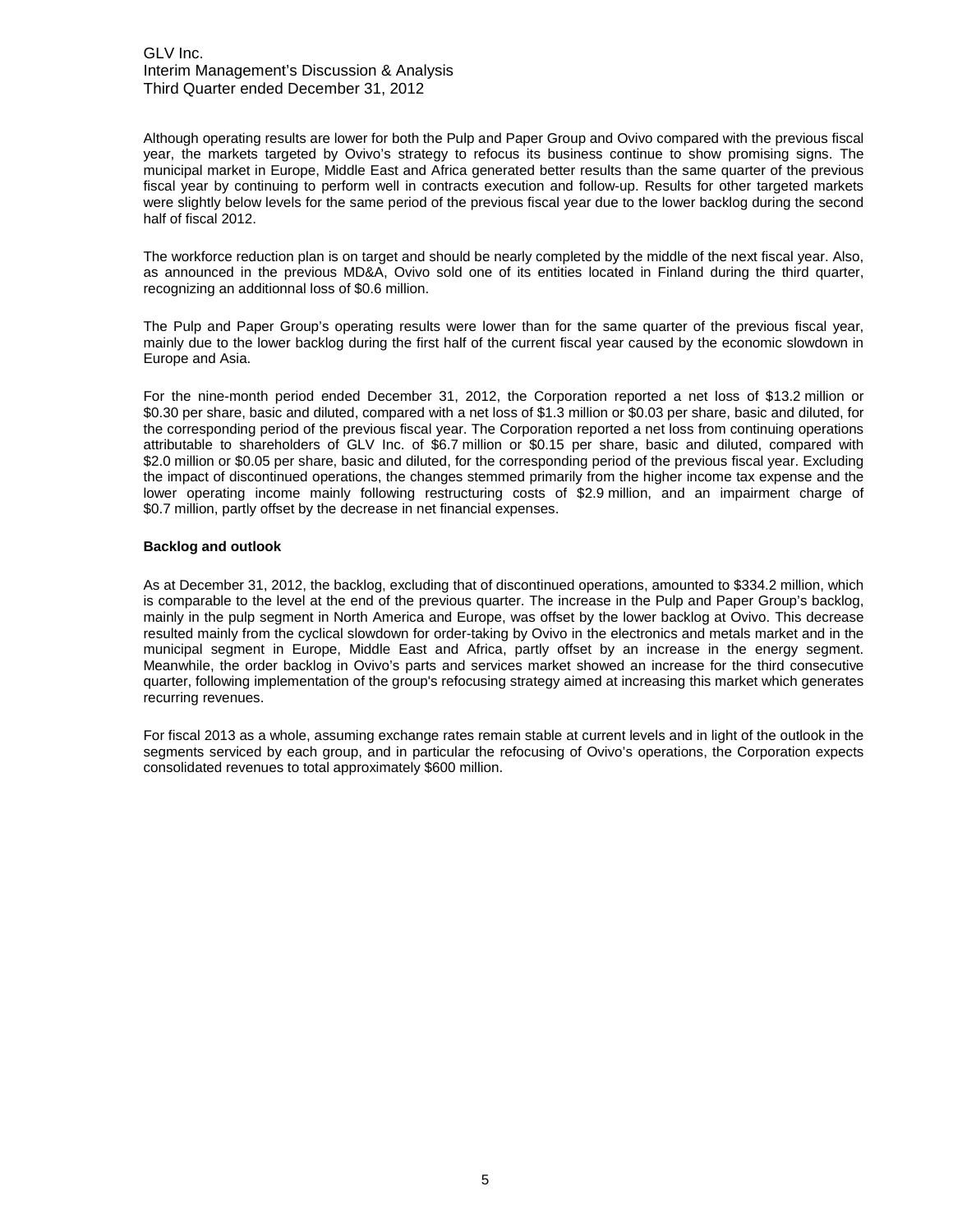## **5. ANALYSIS OF CONSOLIDATED OPERATING RESULTS**

## **Selected information**

|                                                                                                     |                      | Quarters<br>ended December 31 | <b>Nine-month periods</b><br>ended December 31 |         |  |
|-----------------------------------------------------------------------------------------------------|----------------------|-------------------------------|------------------------------------------------|---------|--|
| (In thousands of \$, except per share data and percentages)                                         | 2012                 | 2011                          | 2012                                           | 2011    |  |
| <b>Revenues</b>                                                                                     | 145,529              | 157,781                       | 432,849                                        | 474,840 |  |
| Ovivo                                                                                               | 88,613               | 91,677                        | 258,456                                        | 282,252 |  |
| Pulp and Paper                                                                                      | 46,591               | 55,966                        | 149,366                                        | 161,853 |  |
| Other                                                                                               | 10,325               | 10,138                        | 25,027                                         | 30,735  |  |
| <b>Adjusted EBITDA</b>                                                                              | 3,295                | 6,227                         | 13,496                                         | 16,320  |  |
| Ovivo                                                                                               | 3,750                | 5,472                         | 11,701                                         | 12,294  |  |
| Pulp and Paper                                                                                      | 1,491                | 2,491                         | 8,612                                          | 8,944   |  |
| Other                                                                                               | (1,946)              | (1,736)                       | (6, 817)                                       | (4,918) |  |
| <b>Normalized adjusted EBITDA</b>                                                                   | 4,614                | 6,603                         | 16,386                                         | 17,478  |  |
| Ovivo                                                                                               | 4,945                | 5,848                         | 14,144                                         | 13,452  |  |
| Pulp and Paper                                                                                      | 1,615                | 2,491                         | 8,736                                          | 8,944   |  |
| Other                                                                                               | (1, 946)             | (1,736)                       | (6, 494)                                       | (4,918) |  |
| Normalized adjusted EBITDA margin (as % of revenues)                                                | 3.2%                 | 4.2%                          | 3.8%                                           | 3.7%    |  |
| Ovivo                                                                                               | 5.6%                 | 6.4%                          | 5.5%                                           | 4.8%    |  |
| Pulp and Paper                                                                                      | 3.5%                 | 4.5%                          | 5.8%                                           | 5.5%    |  |
| Other                                                                                               | n/a                  | n/a                           | n/a                                            | n/a     |  |
| Net earnings (loss) attributable to shareholders<br>of GLV Inc.:                                    |                      |                               |                                                |         |  |
| from continuing operations                                                                          | 3,043                | (1,734)                       | (6, 692)                                       | (2,016) |  |
| from discontinued operations                                                                        | (4, 481)             | 164                           | (6, 540)                                       | 714     |  |
| Net earnings (loss):                                                                                |                      |                               |                                                |         |  |
| attributable to shareholders of GLV Inc.                                                            | (1, 438)             | (1,570)                       | (13, 232)                                      | (1,302) |  |
| attributable to non-controlling interests                                                           | (1)                  | 10                            | (12)                                           | (8)     |  |
| Total                                                                                               | (1, 439)             | (1,560)                       | (13, 244)                                      | (1,310) |  |
| Cash flow generated from (used in) continuing                                                       |                      |                               |                                                |         |  |
| operations                                                                                          | 10,236               | 13,174                        | (5,701)                                        | 15,828  |  |
| Net earnings (loss) per share (basic and diluted)                                                   |                      |                               |                                                |         |  |
| Net earnings (loss) from continuing operations                                                      | 0.07                 | (0.04)                        | (0.15)                                         | (0.05)  |  |
| Net earnings (loss) from discontinued operations                                                    | (0.10)               |                               | (0.15)                                         | 0.02    |  |
| Net loss                                                                                            | (0.03)               | (0.04)                        | (0.30)                                         | (0.03)  |  |
| Cash flow per share (basic and diluted) generated from                                              |                      |                               |                                                |         |  |
| (used in) continuing operations                                                                     | 0.23                 | 0.30                          | (0.13)                                         | 0.36    |  |
| <b>Financial ratios</b>                                                                             | December 31,<br>2012 | March 31,<br>2012             |                                                |         |  |
| Total net debt to invested capital ratio<br>Working capital ratio (excluding the current portion of | 25.2%                | 19.6%                         |                                                |         |  |
| long-term debt)                                                                                     | 1.55                 | 1.57                          |                                                |         |  |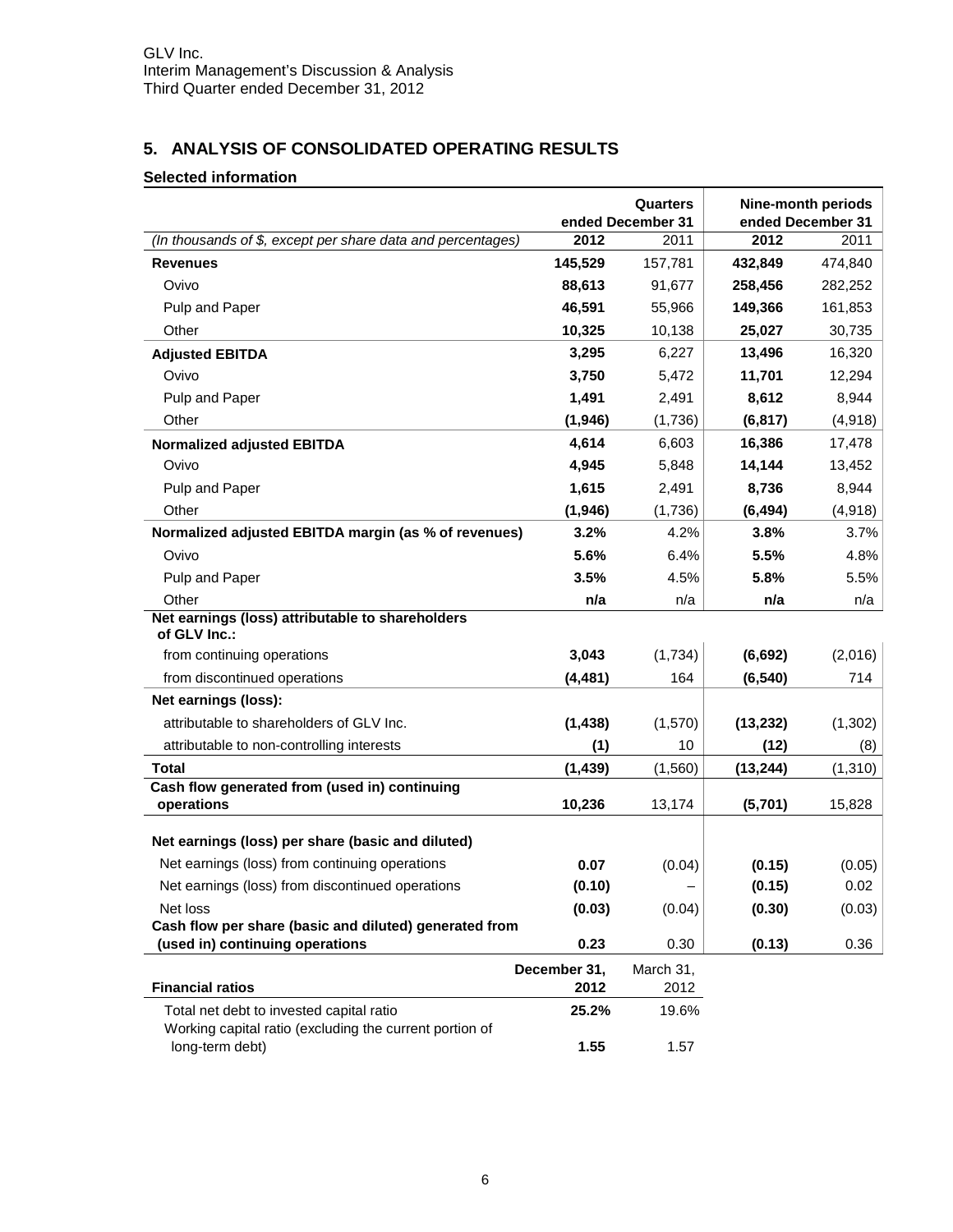## **Revenues**

|                                                    | Quarters<br>ended December 31 |         | Organic<br>change at<br>constant<br>exchange<br>Change<br>rates (1) |         |         |         | Nine-month periods<br>ended December 31 | Organic<br>change at<br>constant<br>exchange<br>rates (1) |
|----------------------------------------------------|-------------------------------|---------|---------------------------------------------------------------------|---------|---------|---------|-----------------------------------------|-----------------------------------------------------------|
| $(in$ thousands of \$)                             | 2012                          | 2011    | $\%$                                                                | %       | 2012    | 2011    | %                                       | %                                                         |
| <b>TOTAL</b>                                       | 145,529                       | 157,781 | (7.8)%                                                              | (0.7)%  | 432,849 | 474,840 | (8.8)%                                  | (4.7)%                                                    |
| Ovivo                                              | 88,613                        | 91,677  | $(3.3)\%$                                                           | 4.2%    | 258,456 | 282,252 | (8.4)%                                  | (4.8)%                                                    |
| New equipment<br>Sale of parts and                 | 72,595                        | 77,553  | (6.4)%                                                              |         | 212,043 | 239,575 | $(11.5)\%$                              |                                                           |
| provision of<br>services                           | 16,018                        | 14,124  | 13.4%                                                               |         | 46,413  | 42,677  | 8.8%                                    |                                                           |
| <b>Pulp and Paper</b>                              | 46,591                        | 55,966  | $(16.8)\%$                                                          | (14.4)% | 149,366 | 161,853 | (7.7)%                                  | (6.9)%                                                    |
| New equipment<br>Sale of parts and<br>provision of | 15,021                        | 23,154  | $(35.1)\%$                                                          |         | 51,955  | 66,693  | $(22.1)\%$                              |                                                           |
| services                                           | 31,570                        | 32,812  | (3.8)%                                                              |         | 97,411  | 95,160  | 2.4%                                    |                                                           |
| Other                                              | 10,325                        | 10,138  | 1.8%                                                                | 43.3%   | 25,027  | 30,735  | $(18.6)\%$                              | 11.6%                                                     |

(1) *Organic change is described in Section 11 "Reconciliation of non-IFRS financial measures" in this MD&A.*

## **Revenue continuity**

|                                 | Three-month period |                   |         |              |  |  |  |  |
|---------------------------------|--------------------|-------------------|---------|--------------|--|--|--|--|
| $(in$ thousands of \$)          | Ovivo              | Pulp and<br>Paper | Other   | <b>Total</b> |  |  |  |  |
| Quarter ended December 31, 2011 | 91,677             | 55,966            | 10,138  | 157,781      |  |  |  |  |
| Foreign exchange impact         | (3,220)            | (1,322)           | (464)   | (5,006)      |  |  |  |  |
| <b>Disposals</b>                | (3,514)            | ٠                 | (2,611) | (6, 125)     |  |  |  |  |
| Organic change                  | 3.670              | (8,053)           | 3.262   | (1, 121)     |  |  |  |  |
| <b>Total change</b>             | (3,064)            | (9,375)           | 187     | (12, 252)    |  |  |  |  |
| Quarter ended December 31, 2012 | 88,613             | 46,591            | 10,325  | 145,529      |  |  |  |  |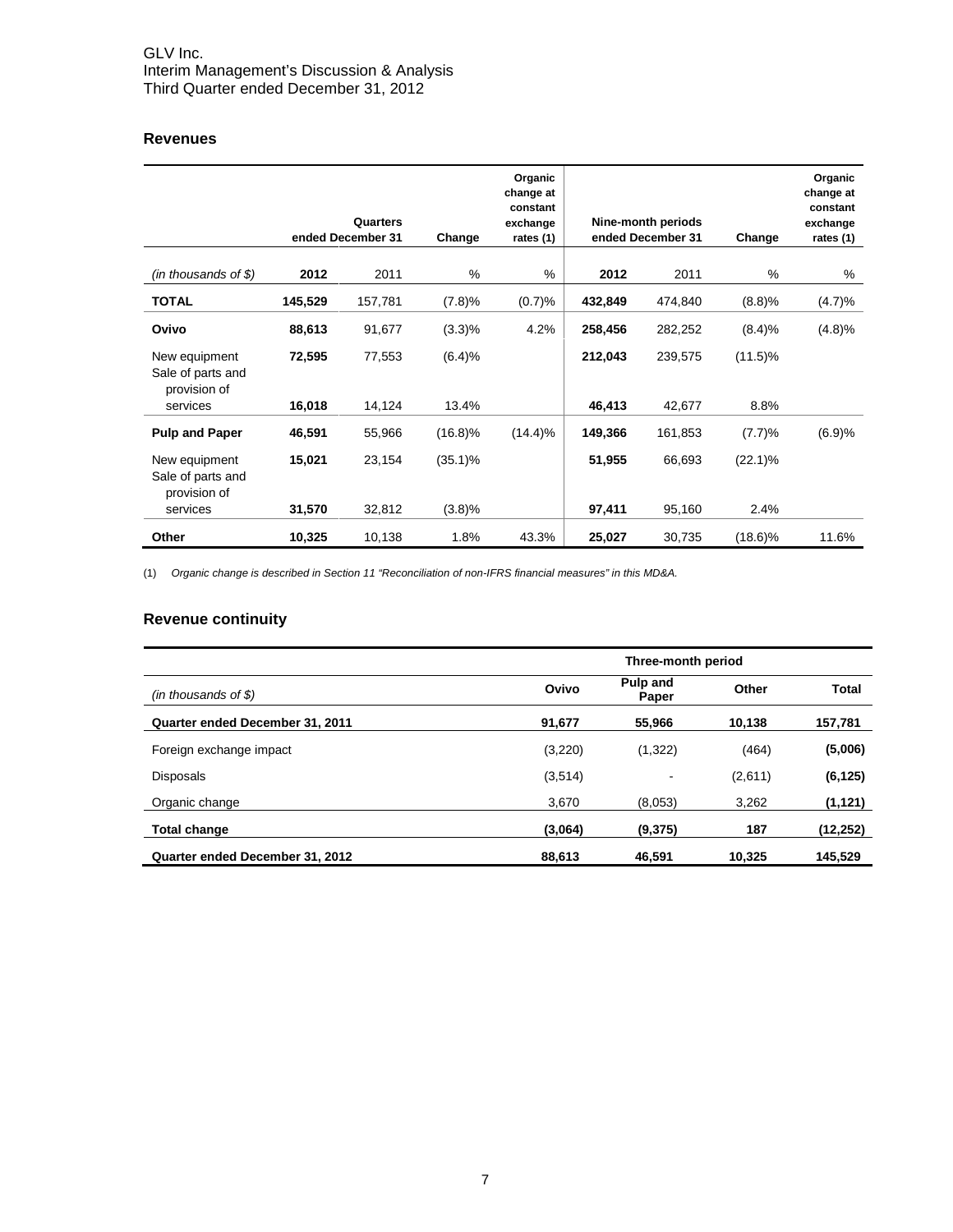|                                           | Nine-month period |                   |          |           |  |  |  |  |
|-------------------------------------------|-------------------|-------------------|----------|-----------|--|--|--|--|
| $(in$ thousands of \$)                    | Ovivo             | Pulp and<br>Paper | Other    | Total     |  |  |  |  |
| Nine-month period ended December 31, 2011 | 282,252           | 161,853           | 30,735   | 474,840   |  |  |  |  |
| Foreign exchange impact                   | (7,032)           | (1, 349)          | (1, 354) | (9,735)   |  |  |  |  |
| <b>Disposals</b>                          | (3,514)           |                   | (7,094)  | (10,608)  |  |  |  |  |
| Organic change                            | (13, 250)         | (11,138)          | 2,740    | (21, 648) |  |  |  |  |
| <b>Total change</b>                       | (23, 796)         | (12,487)          | (5,708)  | (41, 991) |  |  |  |  |
| Nine-month period ended December 31, 2012 | 258.456           | 149,366           | 25,027   | 432,849   |  |  |  |  |

Revenues for the third quarter of 2013 declined \$12.3 million from the same period of the last fiscal year, particularly new equipment sales for the Pulp and Paper Group and to a lesser extent for Ovivo. Sales of parts and services rose at Ovivo but fell slightly at the Pulp and Paper Group. The change in average quarterly exchange rates over the same period of fiscal 2012, particularly for the euro, US dollar, Brazilian real and the South African rand against the Canadian dollar had an unfavourable impact of \$5.0 million on third quarter revenues in 2013 compared with the corresponding quarter in 2012. The disposals of subsidiaries in the fourth quarter of 2012 at the Other group and in the beginning of the third quarter of 2013 at Ovivo had an aggregate unfavourable impact of \$6.1 million. As a result, revenues are showing an overall adverse organic change of \$1.1 million.

Revenues for the nine-month period ended December 31, 2012 fell \$42.0 million from the same period last year as revenues decreased by \$23.8 million, \$12.5 million and \$5.7 million, respectively, at Ovivo, Pulp and Paper Group and Other. For both core operating groups, Ovivo and the Pulp and Paper Group, new equipment sales were lower but sales of parts and provision of services were higher. Unfavourable changes in average exchange rates, particularly the weakening of the euro, the Brazilian real, the Swedish krona and the South African rand against the Canadian dollar had an unfavourable impact of \$9.7 million. The disposals of subsidiaries in the fourth quarter of 2012 for the Other group and in the beginning of the third quarter of 2013 for Ovivo had an aggregate unfavourable impact of \$10.6 million. As a result, revenues are showing an overall adverse organic change of \$21.6 million.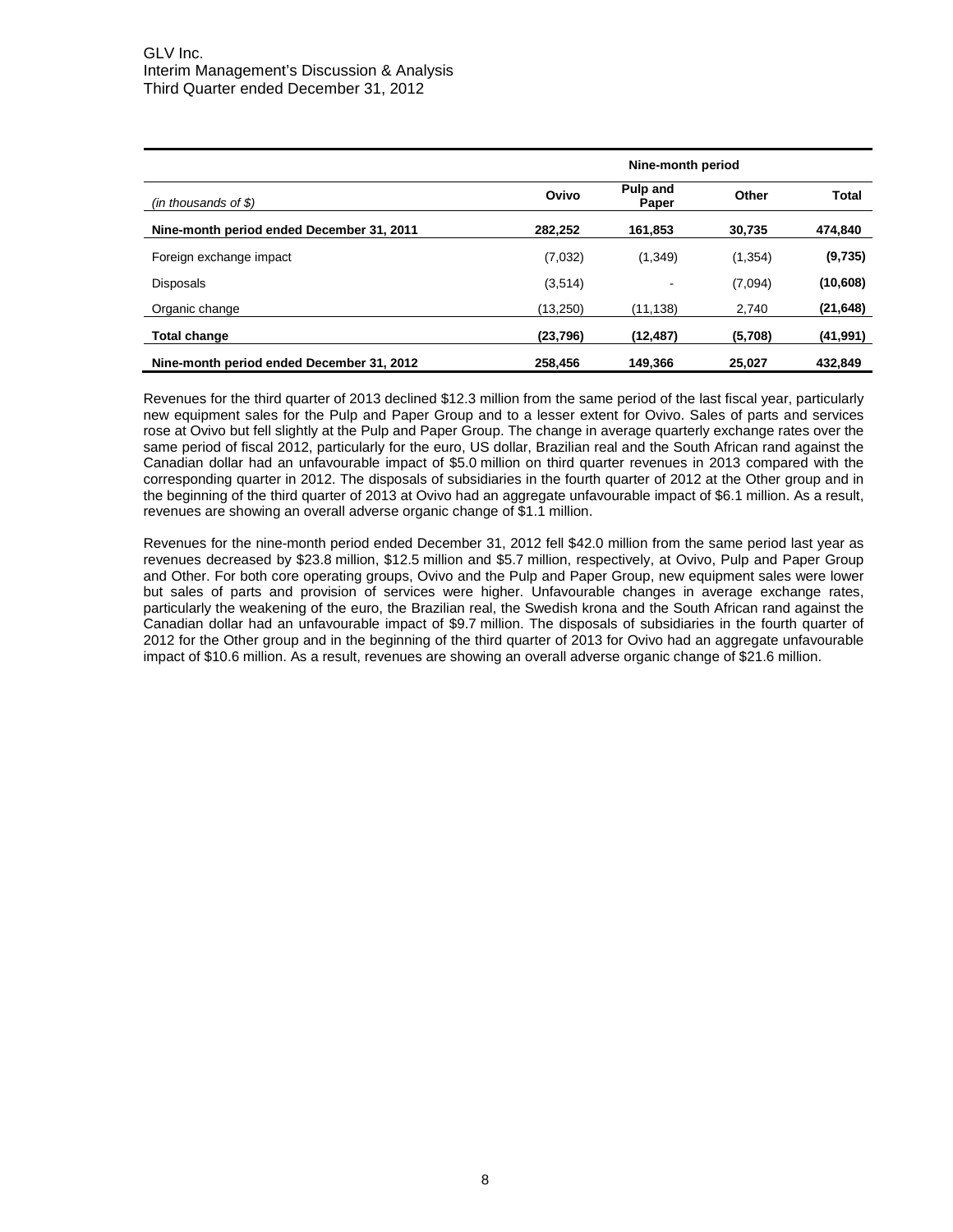#### **Ovivo**

Ovivo's revenues for the third quarter of 2013 declined \$3.1 million owing to the combined effect of the disposal of a subsidiary at the beginning of the third quarter of 2013 and currency fluctuations against the Canadian dollar as discussed previously, partly offset by organic growth of 4.2% over the same quarter of 2012. Organic revenue growth was driven primarily by the energy market, partly offset by lower revenues at a subsidiary in Asia and to a lesser extent in the municipal market in North America. Ovivo reported higher sales of parts and services for the quarter ended December 31, 2012 compared with the quarter ended December 31, 2011.

Revenues for the nine-month period ended December 31, 2012 declined \$23.8 million with negative organic growth accounting for \$13.2 million. This organic decline stemmed primarily from a decrease in the electronics and metals market, the completion of desalination projects (with negative margins in 2012) originating from the Christ Water Technology (CWT) acquisition, the municipal segment in North America and a subsidiary in Asia. The electronics and metals segment's performance was all the more weaker given the greater operating volume in the first half of 2012 and a record low backlog in the second half of fiscal 2012. Lower revenues for the municipal segment in North America stemmed from the decreased backlog in the second half of 2012 caused by more difficult economic conditions during the period. The decline in revenues was partly offset by growth in the municipal market in Europe, the Middle East and Africa, and significant energy segment growth. Also, an unfavourable impact of \$7.0 million resulted from fluctuations in average exchange rates of currencies against the Canadian dollar as discussed previously and revenues were dampened by the disposal of a subsidiary at Ovivo at the beginning of the third quarter of 2013.

#### **Pulp and Paper Group**

The Pulp and Paper Group reported lower new equipment sales for the third quarter and the nine-month period ended December 31, 2012 compared with the same period of the previous fiscal year, due to the decrease in its backlog in the first quarter of 2013 following a slowdown in all markets during the quarter, and mainly in Europe and Asia for the nine-month period. Revenues from the sale of parts and provision of services were down for the third quarter of 2013 and up for the nine-month period ended December 31, 2012, bolstered by solid demand in North America. Currency fluctuations had an unfavourable impact of \$1.3 million on group revenues for both the threemonth and nine-month periods ended December 31, 2012.

#### **Other**

The Other group's revenues for the three-month period ended December 31, 2012 were comparable to the level in the same period of the previous fiscal year. Strong operating volumes at the Van der Molen division and the manufacturing unit in Europe generated organic growth of \$3.3 million, offset by lower revenues following the sale of a manufacturing unit in the fourth quarter of 2012 and the \$0.5 million unfavourable foreign exchange impact.

The Other group reported lower revenues for the nine-month period ended December 31, 2012 compared with the corresponding period of the previous year, owing primarily to the sale of a manufacturing unit in the fourth quarter of 2012, partly offset by organic growth in the manufacturing segment. Currency fluctuations had an unfavourable impact of \$1.4 million on revenues.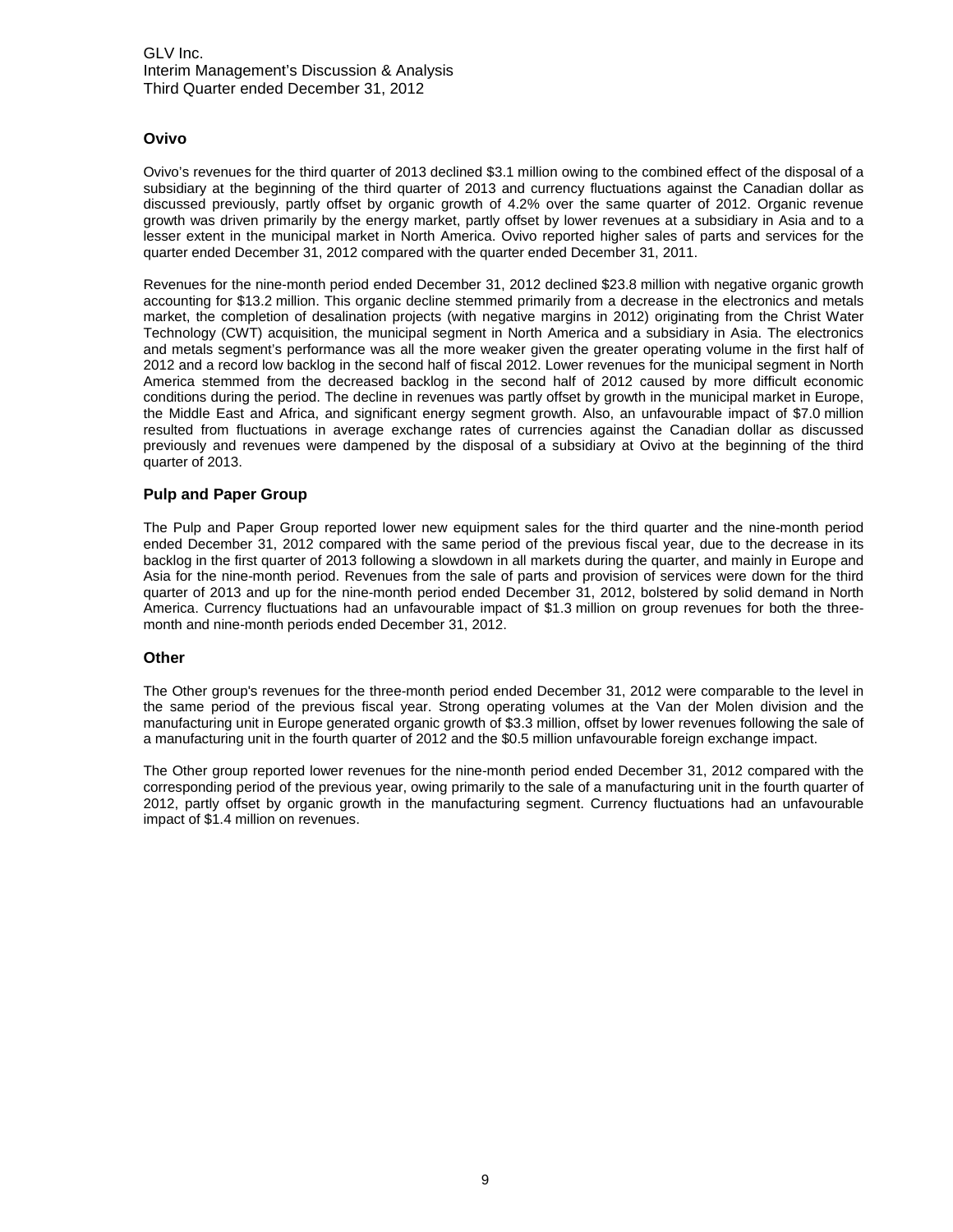|                        | <b>Total</b>                           | Ovivo |                          | <b>Pulp and Paper</b> |       |       |  |  |
|------------------------|----------------------------------------|-------|--------------------------|-----------------------|-------|-------|--|--|
|                        | Twelve-month periods ended December 31 |       |                          |                       |       |       |  |  |
|                        | 2012                                   | 2011  | 2012                     | 2011                  | 2012  | 2011  |  |  |
|                        | (as % of consolidated revenues)        |       | (as % of group revenues) |                       |       |       |  |  |
| North America          | 42.1%                                  | 39.9% | 28.3%                    | 33.0%                 | 67.3% | 59.0% |  |  |
| Europe and Russia      | 28.3%                                  | 26.2% | 34.4%                    | 25.4%                 | 16.6% | 20.6% |  |  |
| Asia and Asia-Pacific  | 15.2%                                  | 19.4% | 19.4%                    | 24.1%                 | 9.1%  | 12.7% |  |  |
| Middle-East and Africa | 11.2%                                  | 10.6% | 16.6%                    | 15.0%                 | 0.8%  | 1.2%  |  |  |
| Latin America          | 3.0%                                   | 3.8%  | 1.4%                     | 2.5%                  | 6.2%  | 6.5%  |  |  |

#### **Revenues by geographic segment based on destination address**

The geographic breakdown of revenues by destination address for the most recent twelve-month period compared with the previous period shows an increase in the proportion of revenues in North America for the Pulp and Paper Group and a decrease for Ovivo. Both core operating groups reported a downward trend in Asia and Asia-Pacific. In Europe and Russia, revenues are down for the Pulp and Paper Group but up for Ovivo. Ovivo operates primarily in North America, Europe and Russia, while the Pulp and Paper Group's main market is North America.

#### **Gross margin (excluding amortization)**

|                    | Quarters<br>ended December 31 |        | Change  | Organic<br>change at<br>constant<br>exchange<br>rates |        | Nine-month periods<br>ended December 31 | Change | Organic<br>change at<br>constant<br>exchange<br>rates |
|--------------------|-------------------------------|--------|---------|-------------------------------------------------------|--------|-----------------------------------------|--------|-------------------------------------------------------|
|                    | 2012                          | 2011   | %       | %                                                     | 2012   | 2011                                    | %      | %                                                     |
| In thousands of \$ | 31,617                        | 36,160 | (12.6)% | $(7.0)\%$                                             | 99,301 | 105.368                                 | (5.8)% | (2.6)%                                                |
| As % of revenues   | 21.7%                         | 22.9%  |         |                                                       | 22.9%  | 22.2%                                   |        |                                                       |

The gross margin in dollars declined for both the three-month and nine-month periods ended December 31, 2012 at the two core operating groups, namely Ovivo and the Pulp and Paper Group, compared with the corresponding periods of the previous fiscal year, stemming from the decline in revenues discussed above and the disposals of subsidiaries in the fourth quarter of 2012 for the Other group and in the beginning of the third quarter of fiscal 2013 for Ovivo. The lower margin is also attributable to additional costs on some contracts, particularly in Asia and Asia-Pacific for Ovivo and in Europe for the Pulp and Paper Group.

The gross margin as a percentage of revenues improved for the nine-month period following the near-completion of CWT projects in Ovivo's desalination segment that had generated a significantly negative margin for the first half of 2012, partly offset by additional costs for completing several contracts and the slowdown in operations at a subsidiary in Asia and Asia-Pacific.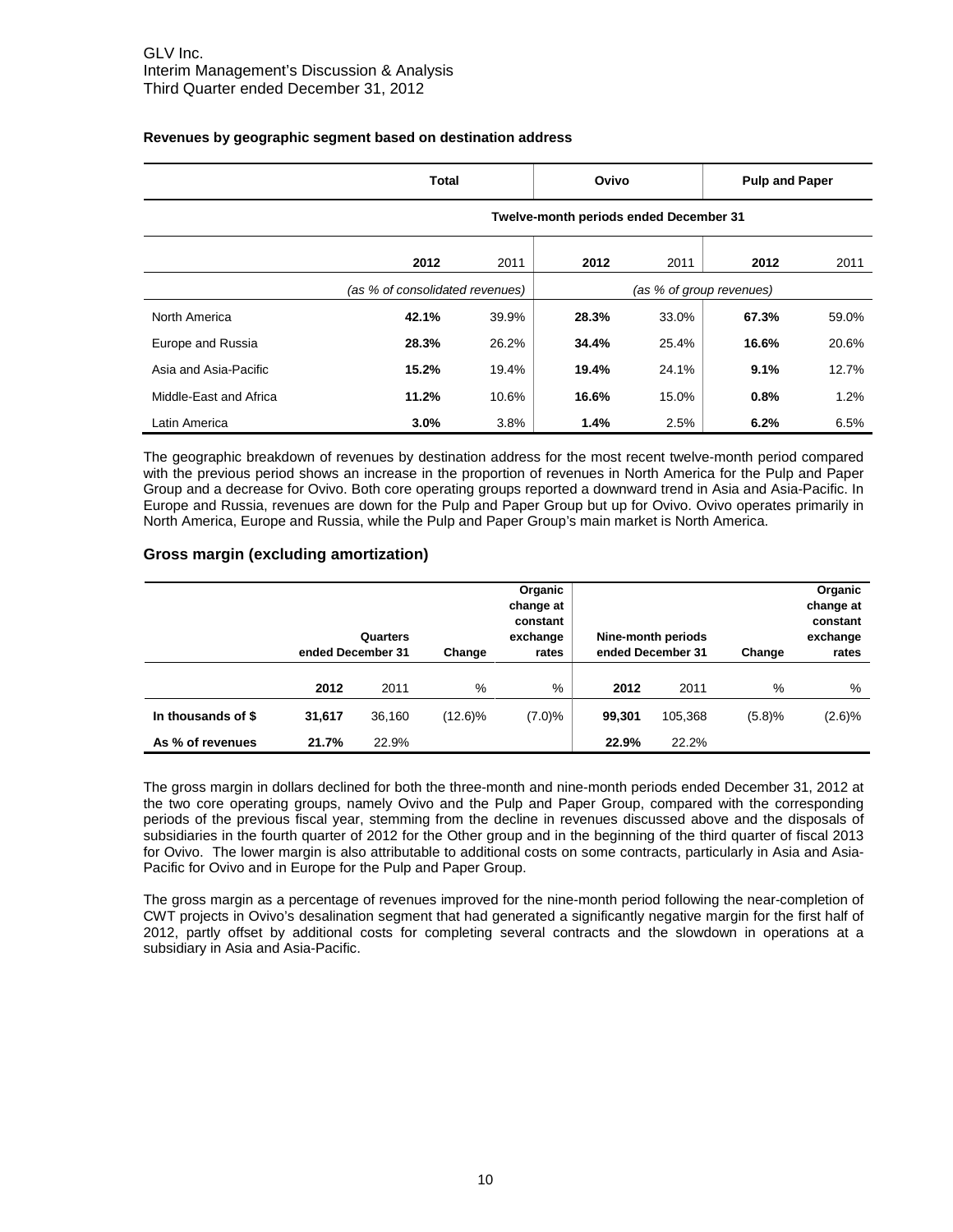|                    | ended December 31 | Quarters | Change | Change at<br>constant<br>exchange<br>rates | Nine-month periods<br>ended December 31 |        | Change | Change at<br>constant<br>exchange<br>rates |
|--------------------|-------------------|----------|--------|--------------------------------------------|-----------------------------------------|--------|--------|--------------------------------------------|
|                    | 2012              | 2011     | %      | %                                          | 2012                                    | 2011   | %      | %                                          |
| In thousands of \$ | 27.003            | 29.557   | (8.6)% | $(4.0)\%$                                  | 82.915                                  | 87.890 | (5.7)% | (2.7)%                                     |
| As % of revenues   | 18.6%             | 18.7%    |        |                                            | 19.2%                                   | 18.5%  |        |                                            |

#### **Selling and administrative expenses (excluding amortization)**

Selling and administrative expenses, in dollars, declined for the three-month and nine-month periods ended December 31, 2012 compared with the same periods of fiscal 2012 following cost cutting measures implemented at the end of the previous fiscal year and the beginning of the current fiscal year.

As for selling and administrative expenses as a percentage of revenues, the lower revenues were offset by a comparable decrease in selling and administrative expenses during the third quarter. Selling and administrative expenses as a percentage of revenues rose for the nine-month period ended December 31, 2012 following a greater decrease in revenues over the same period of the previous fiscal year.

#### **Adjusted EBITDA and normalized adjusted EBITDA**

|                                                 |                   |                |            | Change at<br>constant |                    |         |            | Change at<br>constant |
|-------------------------------------------------|-------------------|----------------|------------|-----------------------|--------------------|---------|------------|-----------------------|
|                                                 |                   | Quarters       |            | exchange              | Nine-month periods |         |            | exchange              |
|                                                 | ended December 31 |                | Change     | rates                 | ended December 31  |         | Change     | rates                 |
|                                                 | 2012              | 2011           | %          | %                     | 2012               | 2011    | %          | %                     |
| (in thousands of $$)$<br><b>Adjusted EBITDA</b> | 3,295             | 6,227          | $(47.1)\%$ | $(38.3)\%$            | 13,496             | 16,320  | $(17.3)\%$ | $(13.8)\%$            |
| Ovivo                                           | 3,750             | 5,472          | $(31.5)\%$ | $(24.6)\%$            | 11,701             | 12,294  | (4.8)%     | (2.5)%                |
| Pulp and Paper                                  | 1,491             | 2,491          | $(40.1)\%$ | $(38.6)\%$            | 8,612              | 8,944   | (3.7)%     | (6.3)%                |
| Other                                           | (1,946)           | (1,736)        | $(12.1)\%$ | 2.1%                  | (6, 817)           | (4,918) | $(38.6)\%$ | $(23.3)\%$            |
| <b>Normalized items</b>                         | 1,319             | 376            | n/a        | n/a                   | 2,890              | 1,158   | n/a        | n/a                   |
| Ovivo                                           | 1,195             | 376            | n/a        | n/a                   | 2,443              | 1,158   | n/a        | n/a                   |
| Pulp and Paper                                  | 124               |                | n/a        | n/a                   | 124                |         | n/a        | n/a                   |
| Other                                           | ۰                 | $\blacksquare$ | n/a        | n/a                   | 323                |         | n/a        | n/a                   |
| Normalized adjusted                             |                   |                |            |                       |                    |         |            |                       |
| <b>EBITDA</b>                                   | 4,614             | 6,603          | $(30.1)\%$ | (20.9)%               | 16,386             | 17,478  | (6.2)%     | (2.5)%                |
| Ovivo                                           | 4,945             | 5,848          | $(15.4)\%$ | (8.8)%                | 14,144             | 13,452  | 5.1%       | 7.3%                  |
| Pulp and Paper                                  | 1,615             | 2,491          | $(35.2)\%$ | $(33.6)\%$            | 8,736              | 8,944   | $(2.3)\%$  | (4.9)%                |
| Other                                           | (1, 946)          | (1,736)        | $(12.1)\%$ | 2.1%                  | (6, 494)           | (4,918) | $(32.0)\%$ | $(17.5)\%$            |
| (as % of revenues)<br>Normalized adjusted       |                   |                |            |                       |                    |         |            |                       |
| <b>EBITDA</b> margin                            | 3.2%              | 4.2%           |            |                       | 3.8%               | 3.7%    |            |                       |
| Ovivo                                           | 5.6%              | 6.4%           |            |                       | 5.5%               | 4.8%    |            |                       |
| Pulp and Paper                                  | 3.5%              | 4.5%           |            |                       | 5.8%               | 5.5%    |            |                       |
| Other                                           | n/a               | n/a            |            |                       | n/a                | n/a     |            |                       |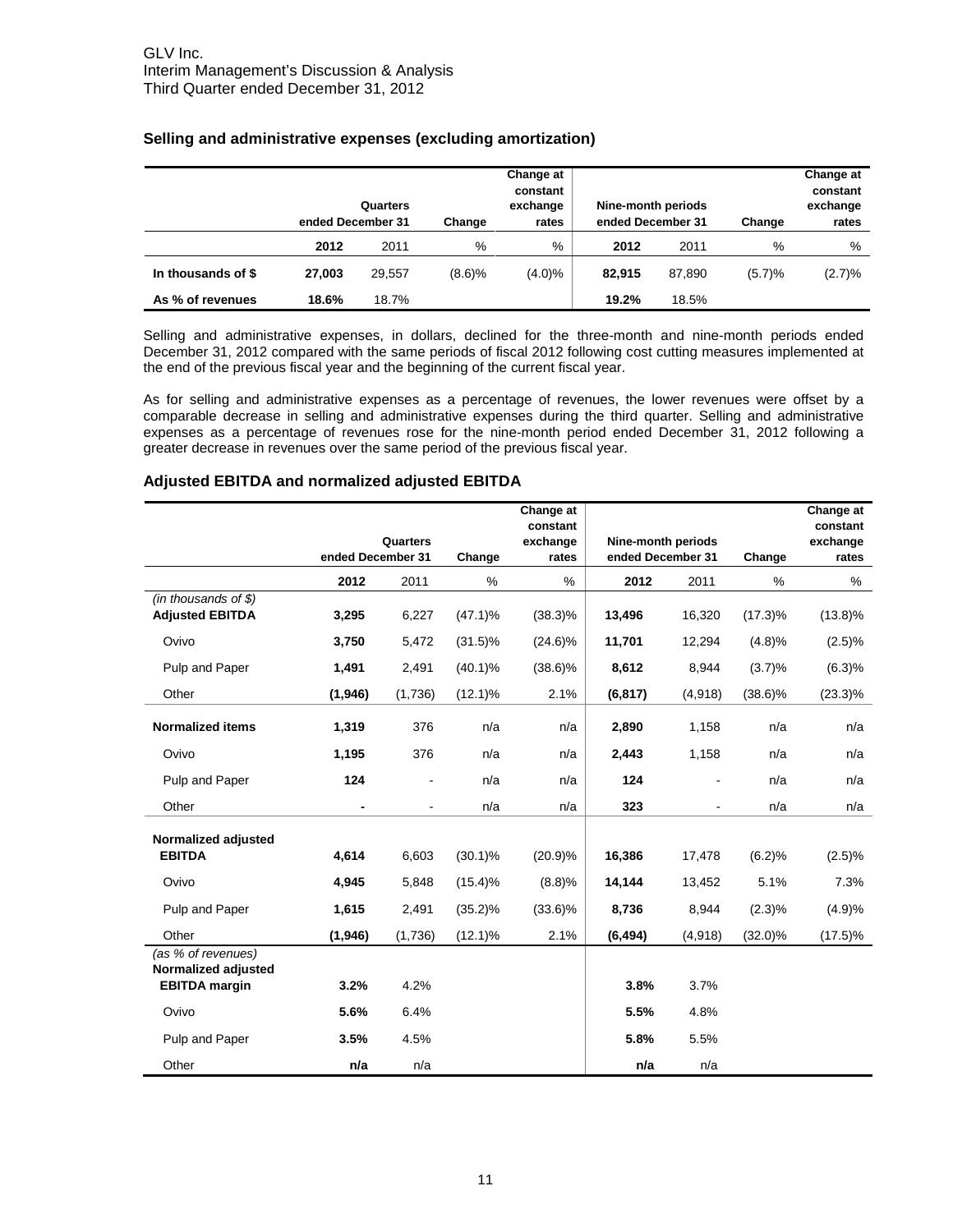#### **Ovivo**

Ovivo reported a lower adjusted normalized EBITDA for the third quarter of 2013 and a slight increase for the ninemonth period ended December 31, 2012 compared with the corresponding periods of the previous fiscal year. The decline in the current quarter was caused by lower operating volume at a subsidiary in Asia and Asia-Pacific and for the municipal segment in North America. However, adjusted normalized EBITDA in the municipal market improved in Europe, Middle East and Africa. For the nine-month period, declines were recorded partly in the electronics and metals market following its reduced backlog during the second half of the previous fiscal year. Also, additional costs were required to complete some contracts for a subsidiary in Asia an Asia-Pacific. This decrease was partly offset by the favourable impact of the near-completion of desalination contracts with negative margins resulting from the acquisition of CWT that had generated a negative normalized adjusted EBITDA in the first half of fiscal 2012.

#### **Pulp and Paper Group**

Driven by a solid backlog as at March 31, 2012 and efficient performance of contracts in progress during the first quarter of 2013, the Pulp and Paper Group reported considerably higher normalized adjusted EBITDA compared with the first quarter of the current fiscal year. Normalized adjusted EBITDA decreased for the third quarter of fiscal 2013 and to a lesser extent for the nine-month period ended December 31, 2012 following a decline in business volume and operating results for the third quarter caused by the lower backlog for new equipment as of the second quarter of 2013 and additional costs on a few contracts in Europe.

#### **Other**

Normalized adjusted EBITDA declined in the third quarter of 2013 as a result of the unfavourable impact of a sale of a manufacturing subsidiary in the fourth quarter of 2012 mitigated by a higher normalized adjusted EBITDA at the Van der Molen division.

The Other group's normalized adjusted EBITDA for the nine-month period ended December 31, 2012 was lower than for the same period of 2012 stemming primarily from the recognition of a gain on the sale of a building in connection with the closure of a Van Der Molen unit during the first quarter of 2012. The manufacturing units are maintaining their performance. Last, head office costs are comparable with the level for the previous fiscal year.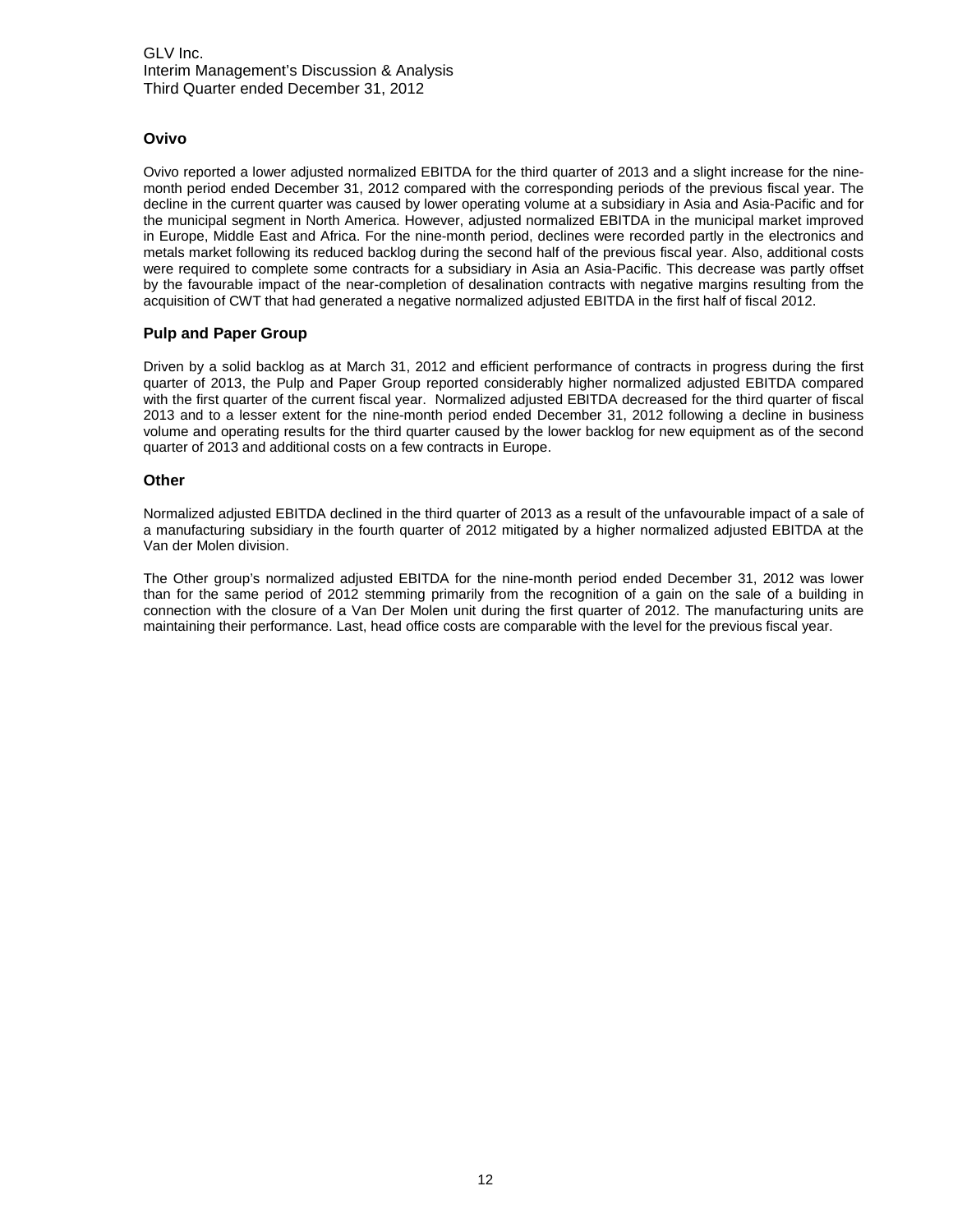#### **Changes in normalized adjusted EBITDA and normalized adjusted EBITDA margin**

The graphs below show the changes in normalized adjusted EBITDA and normalized adjusted EBITDA margin for Ovivo and the Pulp and Paper Group for the twelve-month periods ended on the indicated dates.

#### *Ovivo*

For the twelve-month periods up to the second quarter of 2012, the graph shows some improvement in profitability, despite the unfavourable impact of the desalination segment in the fourth quarter of 2011 and particularly in the first quarter of 2012.

The lower profitability for the twelve-month periods ended December 31, 2011, March 31, 2012 and to a lesser extent for the period ended June 30, 2012 stems mainly from significantly negative results at a subsidiary in Asia and Asia-Pacific and the Canadian subsidiary operating in the municipal and industrial segment, which mostly impacted the fourth quarter of 2012. The electronics and metals market also slowed as its backlog was at a record low until the last quarter; the backlog has significantly improved since then.

This slowdown continued to affect normalized adjusted EBITDA at Ovivo for the twelve-month periods ended September 30, 2012 and December 31, 2012. For the period ended September 30, 2012, the near-completion of contracts with negative margins in the desalination segment favourably impacted the group's normalized adjusted EBITDA. These projects resulting from the CWT acquisition generated a negative margin for the first half of fiscal 2012.

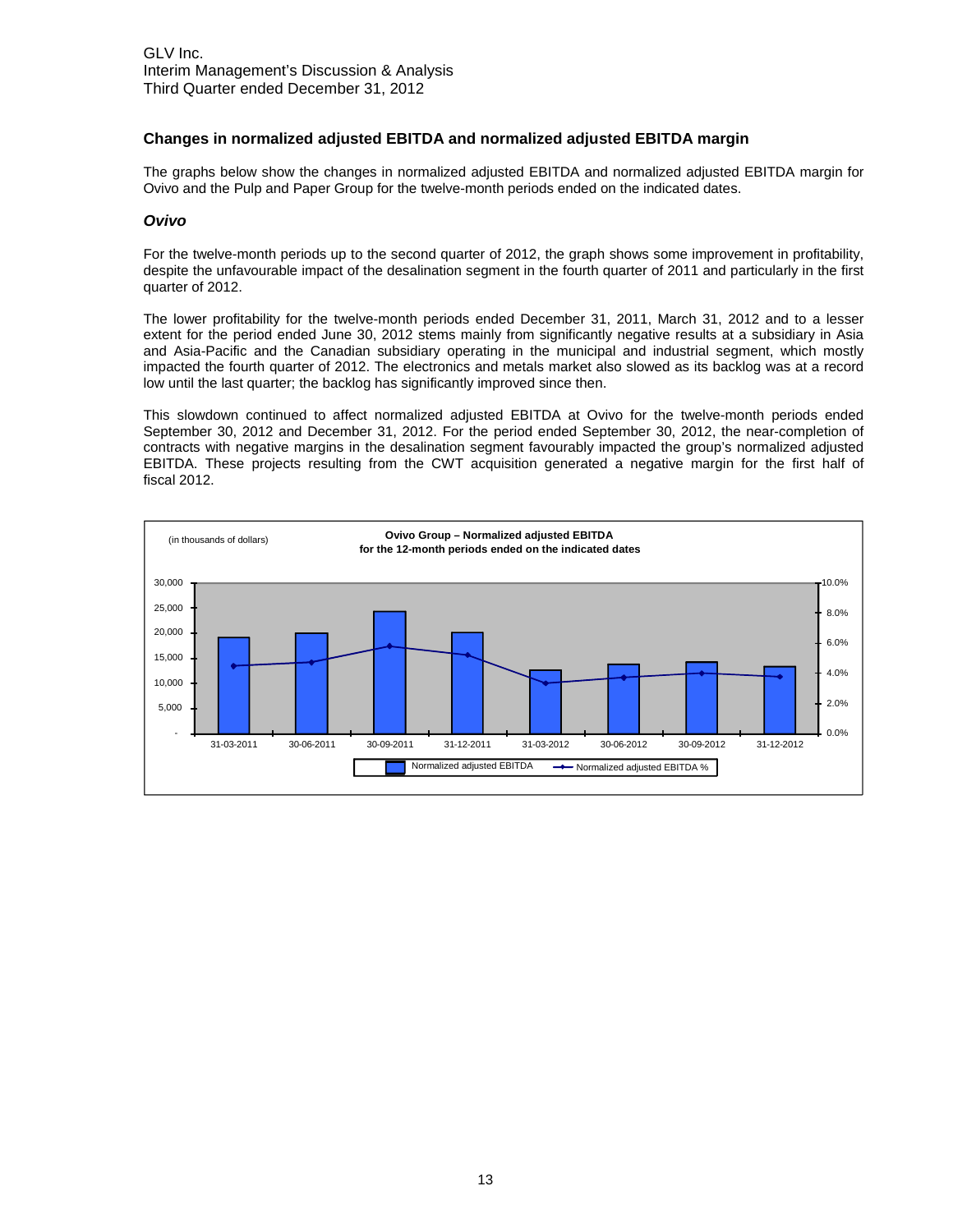### *Pulp and Paper Group*

For the Pulp and Paper Group, the graph highlights the impacts of the recovery in investments by paper manufacturers in fiscal 2011, temporarily low profitability in the third quarter of 2012, with satisfactory results in the first two quarters and the fourth quarter of 2012, which were extended to the first quarter of 2013. Normalized adjusted EBITDA for the twelve-month periods ended September 30, 2012 and December 31, 2012 was dragged down by the slower pace of performance of contracts in progress in the second and third quarters of 2013. The North American market still has solid business potential while the markets in Europe and Asia have slowed down.



#### **Restructuring costs and loss on disposal**

Following changes to the Corporation's leadership team, particularly at Ovivo, announced in June 2012, Ovivo management has reviewed its business strategy to ensure a gradual improvement in profitability and long-term growth. This repositioning resulted in workforce reductions at a number of Ovivo subsidiaries and some subsidiaries at the Pulp and Paper Group and the Other group. The related restructuring costs for the third quarter of 2013 and the nine-month period ended December 31, 2012, mainly comprising severance benefits, totalled \$0.2 million and \$1.8 million, respectively.

On October 11, 2012, the Corporation sold its shares in a subsidiary of Ovivo in Finland, specialized in water treatment in the pulp and paper segment, which is not a market targeted by Ovivo's refocusing strategy. Excluding impairment of non-current assets held (see section on asset impairment below), the loss on disposal of this subsidiary recognized in the third quarter of 2013 amounted to \$1.1 million, comprising net assets (assets less liabilities) of \$0.8 million and transaction and other costs of \$0.3 million.

For the third quarter of 2012 and the nine-month period ended December 31, 2011, the Corporation reported \$0.4 million and \$1.2 million, respectively, in restructuring costs. These costs consisted primarily of reorganization costs of a subsidiary in the desalination segment whose negative performance had a significant impact on the Corporation's past results.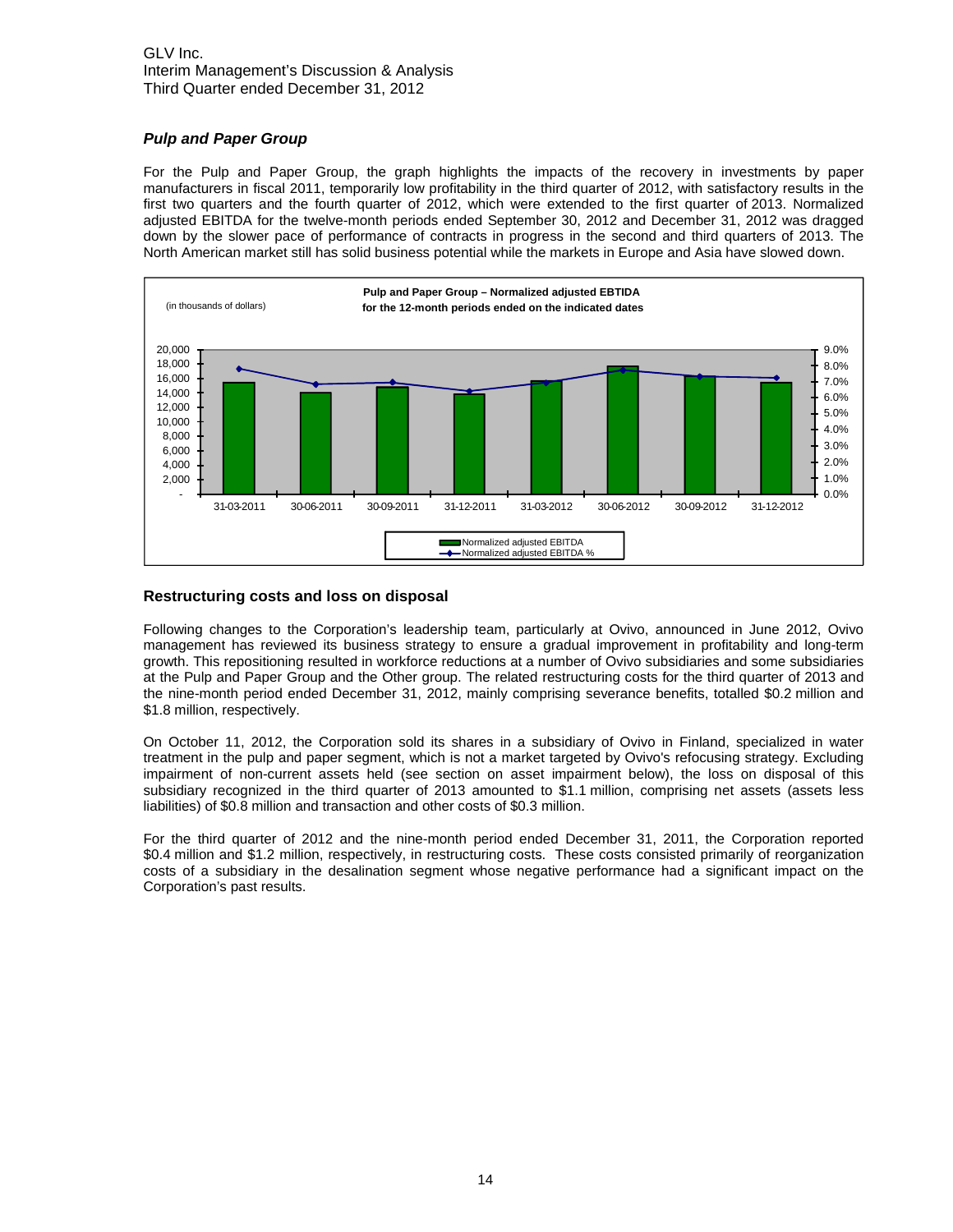## **Amortization**

|                                  | ended December 31 | Quarters | Change     | Change at<br>constant<br>exchange<br>rates |       | Nine-month periods<br>ended December 31 | Change     | Change at<br>constant<br>exchange<br>rates |
|----------------------------------|-------------------|----------|------------|--------------------------------------------|-------|-----------------------------------------|------------|--------------------------------------------|
| $(in$ thousands of \$)           | 2012              | 2011     | %          | %                                          | 2012  | 2011                                    | %          | %                                          |
| <b>Total</b>                     | 3,056             | 3,440    | $(11.2)\%$ | $(25.2)\%$                                 | 9,416 | 11,248                                  | $(16.3)\%$ | $(20.8)\%$                                 |
| Property, plant and<br>equipment | 1.341             | 1.289    | 4.0%       |                                            | 4,063 | 4.019                                   | 1.1%       |                                            |
| Intangible assets                | 1.715             | 2.151    | $(20.3)\%$ | ٠                                          | 5,353 | 7.229                                   | $(26.0)\%$ |                                            |

At constant exchange rates, the amortization expense for the three-month and nine-month periods ended December 31, 2012 decreased owing mainly to the recognition of an impairment charge on intangible assets in the fourth quarter of the previous fiscal year, which reduced the expense for the current fiscal year. Also, CWT's backlog was fully amortized in the first quarter of the previous fiscal year, creating a favourable variance in 2013 for the nine-month period ended December 31, 2012.

#### **Asset impairment**

Following the decision to sell the shares in an Ovivo subsidiary in Finland, an impairment charge of \$1.1 million was recognized in the second quarter of 2013 to report the subsidiary's net carrying amount at the lower of carrying amount and recoverable amount. This amount was revised to \$0.7 million for the nine-month period ended December 31, 2012. See section on restructuring costs and loss on disposal for the loss resulting from the disposal of this subsidiary.

|                              | ended December 31 | Quarters | Change     | Nine-month periods<br>ended December 31 | Change |            |
|------------------------------|-------------------|----------|------------|-----------------------------------------|--------|------------|
| $(in$ thousands of \$)       | 2012              | 2011     | %          | 2012                                    | 2011   | %          |
| Total                        | 1,971             | 3,571    | $(44.8)\%$ | 6,005                                   | 7,825  | $(23.3)\%$ |
| Interest on long-term debt   | 1.437             | 1,886    | $(23.8)\%$ | 4,362                                   | 5,295  | $(17.6)\%$ |
| Credit facility renewal fees | ٠                 | 1,100    | n/a        | ٠                                       | 1,100  | n/a        |
| Interest income              | (61)              | (91)     | $(33.0)\%$ | (322)                                   | (239)  | 34.7%      |
| Other                        | 595               | 676      | (12.0)%    | 1,965                                   | 1.669  | 17.7%      |

#### **Net financial expenses**

Net financial expenses for the three-month and nine-month periods ended December 31, 2012 decreased over the same periods of the previous fiscal year mainly because fees for renewing the Corporation's main financing agreement were recognized in the third quarter of 2012. Also, the interest expense on long-term debt net of interest income was lower due to better borrowing conditions following credit facility renewal at the end of the third quarter of 2012. To a lesser extent, the repayment or cancellation of credit facilities at higher interest rates and the impact of the weakening of the euro against the Canadian dollar on the average exchange rate for the three-month and ninemonth periods ended December 31, 2012 compared with the same periods ended December 31, 2011 also contributed to lower interest on long-term debt.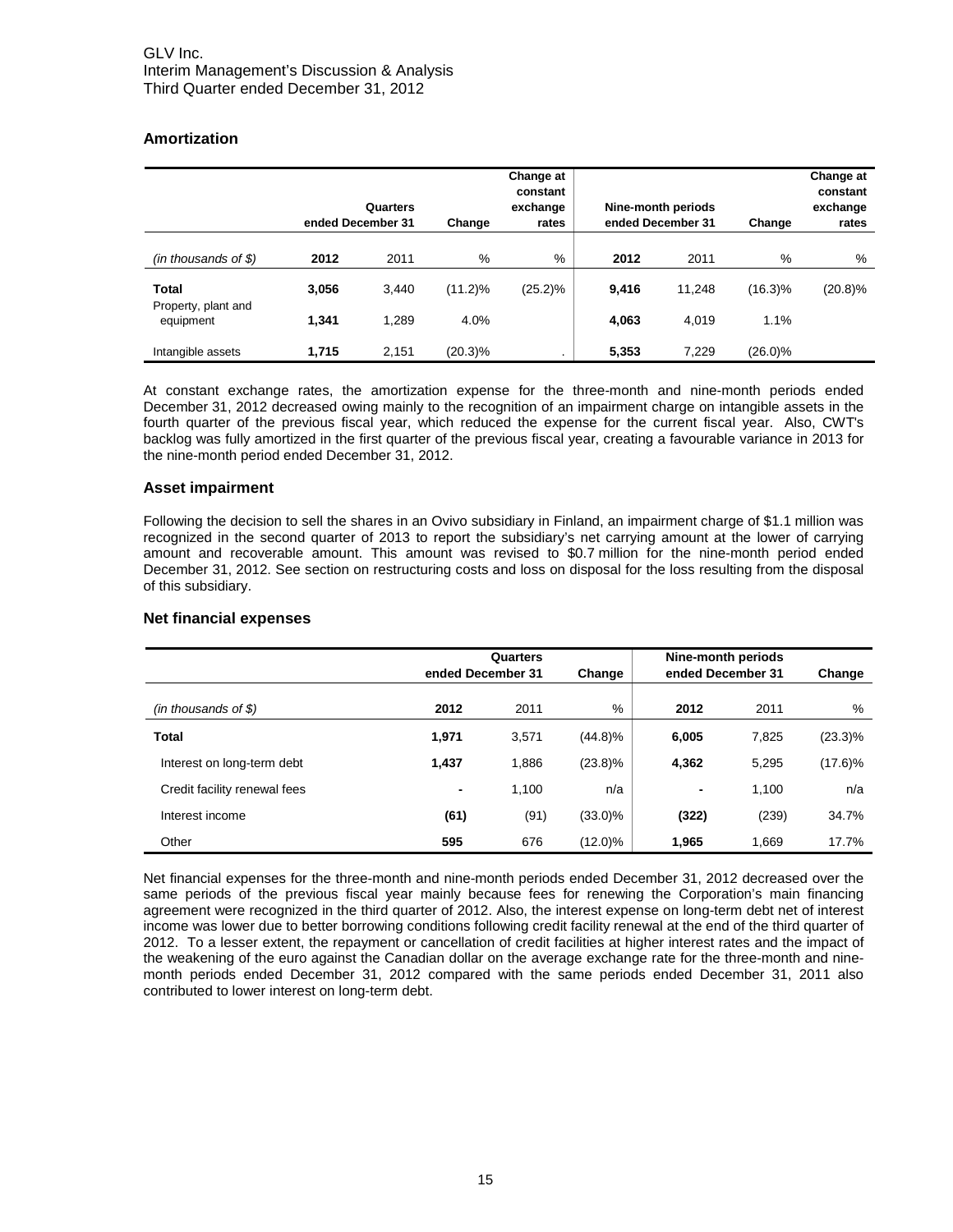|                                             | Quarters          |       |          | Nine-month periods |          |          |
|---------------------------------------------|-------------------|-------|----------|--------------------|----------|----------|
|                                             | ended December 31 |       | Change   | ended December 31  |          | Change   |
| $(in$ thousands of \$)                      | 2012              | 2011  |          | 2012               | 2011     |          |
| Foreign exchange loss (gain)                | (1,782)           | (740) | (1,042)  | 906                | (3, 471) | 4,377    |
| Loss (gain) related to derivative financial |                   |       |          |                    |          |          |
| instruments                                 | (1,703)           | 1.684 | (3, 387) | 329                | 4.691    | (4, 362) |

#### **Foreign exchange loss (gain) and loss related to derivative financial instruments**

The foreign exchange loss or gain results mainly from the translation effect of monetary items recognized in currencies other than the functional currencies of subsidiaries.

The weakening of the Canadian dollar against the main currencies of the Corporation during the third quarter of 2013 generated a foreign exchange gain. In the same quarter of the previous fiscal year, currency fluctuations had a lesser effect. The foreign exchange loss for the nine-month period ended December 31, 2012 stemmed mostly from the euro's weakening against the Swedish krona and to a lesser extent, from the depreciation of the U.S. dollar against the Canadian currency. The foreign exchange gain for the same period of the previous fiscal year was mainly due to the weakening of the euro against the other main currencies of the Corporation.

The gains related to derivative financial instruments in the third quarter of 2013 are attributable to unrealized and realized gains on foreign currency contracts outstanding as at December 31, 2012 and the favourable remeasurement of the total return swap based on the market price of Class A subordinate voting shares. Also, the decrease in the loss related to financial instruments for the nine-month period ended December 31, 2012 is attributable to realized and unrealized gains on foreign exchange contracts and a considerable decrease in the loss on the total return swap compared with the loss recognized for the same period of the previous fiscal year.

#### **Income taxes**

|                                                                                                         | Quarters          |          |        | Nine-month periods |         |          |  |
|---------------------------------------------------------------------------------------------------------|-------------------|----------|--------|--------------------|---------|----------|--|
|                                                                                                         | ended December 31 |          | Change | ended December 31  |         | Change   |  |
| (In thousands of $$$ , except percentages)                                                              | 2012              | 2011     | \$     | 2012               | 2011    |          |  |
| Earnings (loss) before income taxes -<br>continuing operations<br>Earnings (loss) before income taxes - | 2,208             | (1,728)  |        | (3,810)            | (3,973) |          |  |
| discontinued operations                                                                                 | (4,648)           | 164      |        | (6,707)            | 714     |          |  |
| Loss before income taxes                                                                                | (2, 440)          | (1, 564) | (876)  | (10,517)           | (3,259) | (7, 258) |  |
| Income tax expense (recovery) – continuing<br>operations                                                | (834)             | (4)      |        | 2,894              | (1,949) |          |  |
| Income tax expense (recovery) – discontinued<br>operations                                              | (167)             |          |        | (167)              |         |          |  |
| Income tax (recovery) expense                                                                           | (1,001)           | (4)      | (997)  | 2,727              | (1,949) | 4,676    |  |
| Effective tax rate $(\%)$                                                                               | 41.0%             | 0.3%     |        | (25.9)%            | 59.8%   |          |  |
| Canadian statutory rate (%)                                                                             | 26.9%             | 26.9%    |        | 26.9%              | 26.9%   |          |  |

An income tax recovery was recognized during the third quarter of 2013, mainly due to the decrease in taxable income in the U.S. following certain adjustments that reduced the cumulative income tax expense for the current year. The difference between the effective tax rate and the Canadian statutory rate resulted primarily from the current income tax expense in the U.S. and the valuation allowances for deferred tax assets of other subsidiaries. If profitability improves in the coming quarters, the Corporation will be able to make partial use of these deferred tax assets.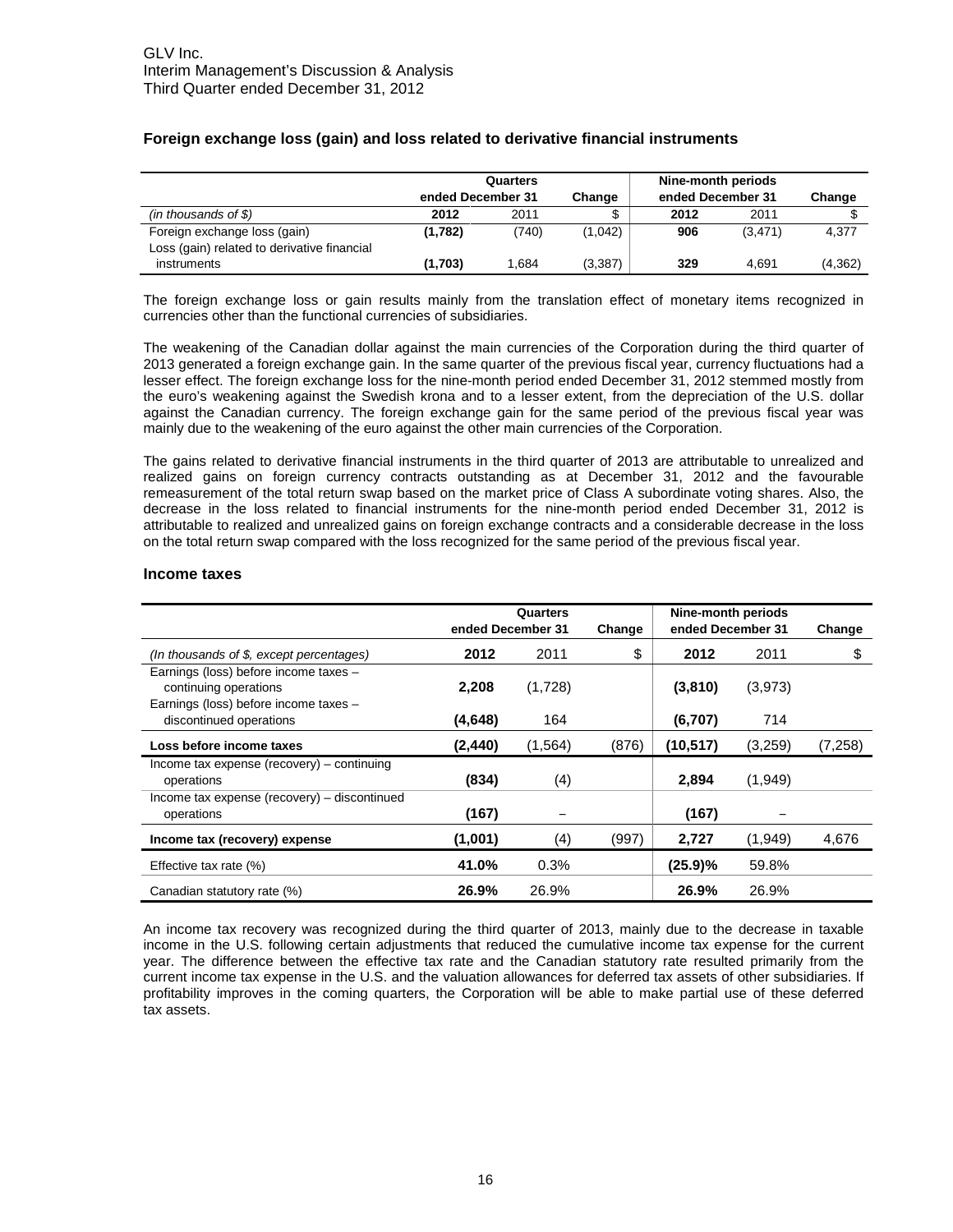#### **Discontinued operations**

On August 9, 2012, GLV announced a reorganization that will significantly affect the future strategy, including how Ovivo is managed, more specifically its Industrial cash generating unit ("CGU"). In October 2012, the Industrial CGU was divided into four different CGUs: "Energy," "Electronics and Metals," "Food and beverage processing" and "Waste to energy." The new Industrial CGU structure stems from the new business strategy resulting from Ovivo's operational refocusing.

In December 2012, operations of the waste to energy CGU were discontinued since they no longer reflected Ovivo's and the Corporation's business model. On December 31, 2012, the Corporation entered into an agreement to sell its interest in its Ovivo GW&E joint venture for a consideration of one dollar. The disposal was carried out as part of the reorganization of Ovivo's operations, specifically the discontinuation of the waste to energy operations, which also included some of the operations of an Ovivo subsidiary. Figures for the fiscal year and comparative figures have therefore been adjusted to take into account the presentation of various items under the discontinued operations section.

#### **Net earnings (loss) attributable to shareholders of GLV Inc.**

|                                                                                                                                                                                         | <b>Quarters ended</b><br>December 31 |         | Nine-month periods ended | December 31 |
|-----------------------------------------------------------------------------------------------------------------------------------------------------------------------------------------|--------------------------------------|---------|--------------------------|-------------|
|                                                                                                                                                                                         | 2012                                 | 2011    | 2012                     | 2011        |
| $(in$ thousands of \$)                                                                                                                                                                  |                                      |         |                          |             |
| Net loss attributable to shareholders of GLV Inc.<br>Net earnings (loss) from continuing operations                                                                                     | (1, 438)                             | (1,570) | (13, 232)                | (1,302)     |
| attributable to shareholders of GLV Inc.                                                                                                                                                | 3,043                                | (1,734) | (6,692)                  | (2,016)     |
| Normalized net earnings (loss) from continuing<br>operations attributable to shareholders of GLV Inc.                                                                                   | 3,907                                | (1,358) | (3, 152)                 | (858)       |
| (In \$ per share, basic and diluted)                                                                                                                                                    |                                      |         |                          |             |
| Net loss attributable to shareholders of GLV Inc.<br>Net earnings (loss) from continuing operations                                                                                     | (0.03)                               | (0.04)  | (0.30)                   | (0.03)      |
| attributable to shareholders of GLV Inc.                                                                                                                                                | 0.07                                 | (0.04)  | (0.15)                   | (0.05)      |
| Normalized net earnings (loss) from continuing<br>operations attributable to shareholders of GLV Inc.<br>Weighted average number of participating shares<br>outstanding (in thousands): | 0.09                                 | (0.03)  | (0.07)                   | (0.02)      |
| <b>Basic</b>                                                                                                                                                                            | 44,092                               | 44,092  | 44,092                   | 44.092      |
| <b>Diluted</b>                                                                                                                                                                          | 44,093                               | 44,092  | 44,094                   | 44.092      |

For the third quarter of 2013, the Corporation reported net earnings from continuing operations compared with a net loss for the corresponding quarter of the previous fiscal year. Although normalized adjusted EBITDA was lower, the favourable change in the value of derivative financial instrument, the decrease in net financial expenses, the foreign exchange gain and the reduced income tax expense contributed to the improvement in overall profitability.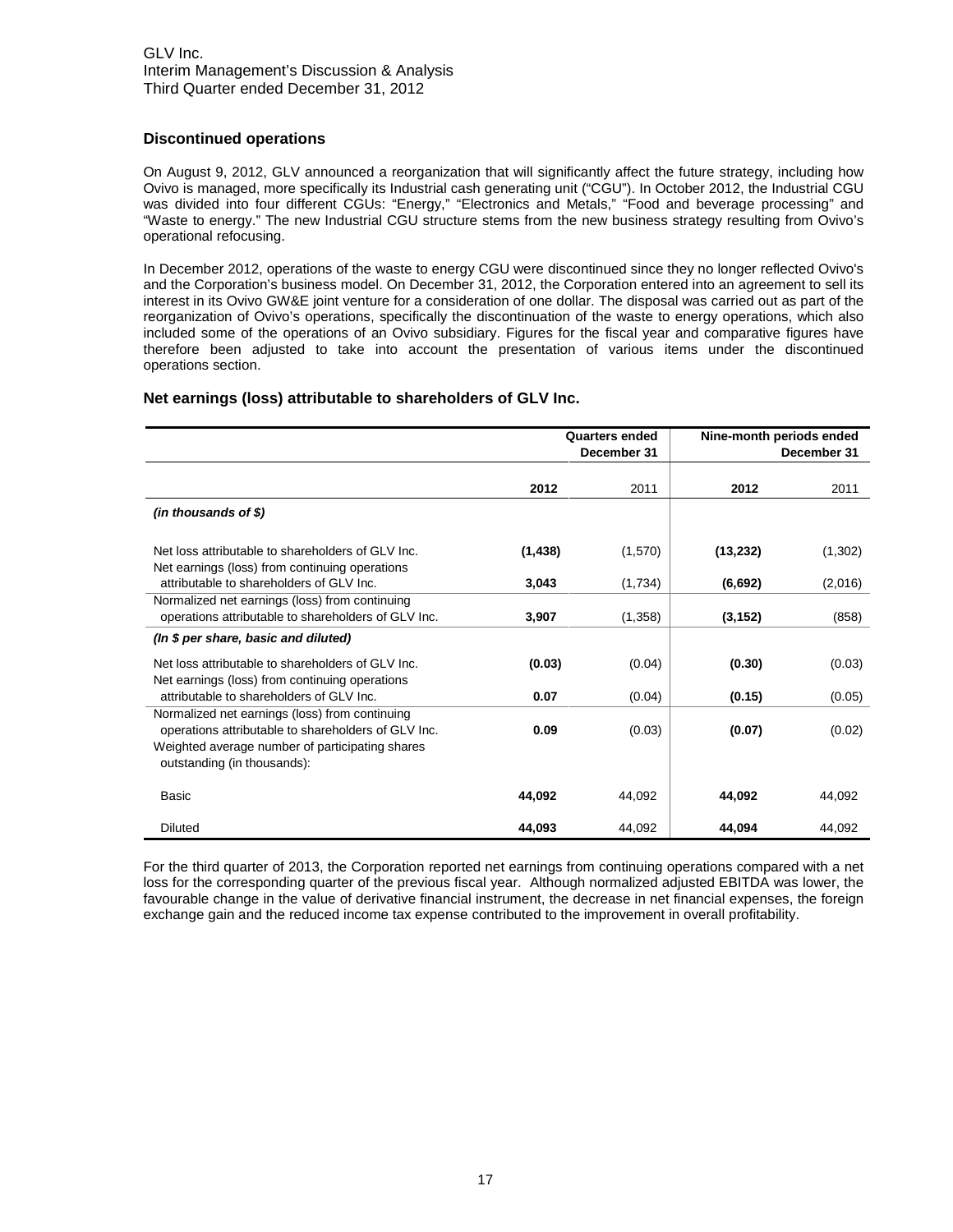For the nine-month period ended December 31, 2012, the Corporation reported a net loss of \$13.2 million or \$0.30 per share, basic and diluted, compared with a net loss of \$1.3 million or \$0.03 per share, basic and diluted, for the corresponding period of the previous fiscal year. The Corporation reported a net loss from continuing operations attributable to shareholders of GLV Inc. of \$6.7 million or \$0.15 per share, basic and diluted, compared with \$2.0 million or \$0.05 per share, basic and diluted, for the corresponding period of the previous fiscal year. Excluding the impact of discontinued operations, the changes stemmed primarily from the higher income tax expense and the lower operating income mainly following restructuring costs of \$2.9 million and an impairment loss of \$0.7 million, partly offset by the decrease in net financial expenses.

## **6. SUMMARY OF QUARTERLY PERFORMANCE**

|                                                                           | <b>Quarters ended</b> |                       |                          |                     |                      |                       |                   |                       |
|---------------------------------------------------------------------------|-----------------------|-----------------------|--------------------------|---------------------|----------------------|-----------------------|-------------------|-----------------------|
|                                                                           | Fiscal 2013           |                       |                          | Fiscal 2012         |                      |                       |                   | <b>Fiscal</b><br>2011 |
| (In thousands of \$, except per<br>share amounts)                         | December 31,<br>2012  | September<br>30, 2012 | <b>June 30,</b><br>2012  | March 31,<br>2012   | December 31,<br>2011 | September<br>30, 2011 | June 30,<br>2011  | March 31,<br>2011     |
| Revenues                                                                  | 145,529               | 140,575               | 146,744                  | 168,519             | 157,781              | 166,638               | 150,421           | 168,235               |
| <b>Adjusted EBITDA</b>                                                    | 3,295                 | 3,627                 | 6,574                    | (1,595)             | 6,227                | 6,076                 | 4,017             | 8,921                 |
| Normalized adjusted EBITDA                                                | 4,614                 | 5,198                 | 6,574                    | 3,345               | 6,603                | 6,858                 | 4,017             | 7,449                 |
| Operating income (loss)<br>Normalized operating                           | 694                   | (707)                 | 3,443                    | (45, 898)           | 2,787                | 2,987                 | (702)             | 3,615                 |
| income (loss)                                                             | 1,558                 | 1,969                 | 3,443                    | (36)                | 3,163                | 3,769                 | (702)             | 2,754                 |
| Net earnings (loss)<br>attributable to<br>shareholders of GLV Inc.:       |                       |                       |                          |                     |                      |                       |                   |                       |
| From continuing operations<br>per share (basic and diluted)               | 3,043<br>0.07         | (5,990)<br>(0.13)     | (3,746)<br>(0.10)        | (51, 350)<br>(1.17) | (1,734)<br>(0.04)    | 3,763<br>0.09         | (4,045)<br>(0.09) | (4,866)<br>(0.11)     |
| From normalized continuing<br>operations<br>per share (basic and diluted) | 3,907<br>0.09         | (3, 314)<br>(0.07)    | (3,746)<br>(0.10)        | (5,488)<br>(0.13)   | (1,358)<br>(0.03)    | 4,545<br>0.10         | (4,045)<br>(0.09) | (5,799)<br>(0.13)     |
| From discontinued operations<br>per share (basic and diluted)             | (4, 481)<br>(0.10)    | (264)<br>(0.01)       | (1,794)<br>(0.04)        | (1, 496)<br>(0.02)  | 164<br>0.01          | 596<br>0.01           | (46)<br>0.00      | (3,680)<br>(0.08)     |
| <b>Total</b><br>per share (basic and diluted)                             | (1, 438)<br>(0.03)    | (6, 254)<br>(0.14)    | (5,540)<br>(0.13)        | (52, 846)<br>(1.20) | (1,570)<br>(0.04)    | 4,359<br>0.10         | (4,091)<br>(0.09) | (8, 546)<br>(0.19)    |
| Net earnings (loss)<br>attributable to non-<br>controlling interests      | (1)                   | (11)                  | $\overline{\phantom{0}}$ | 76                  | 10                   | (36)                  | 18                | 316                   |
| Net earnings (loss)                                                       | (1, 439)              | (6, 265)              | (5,540)                  | (52, 770)           | (1,560)              | 4,323                 | (4,073)           | (8, 230)              |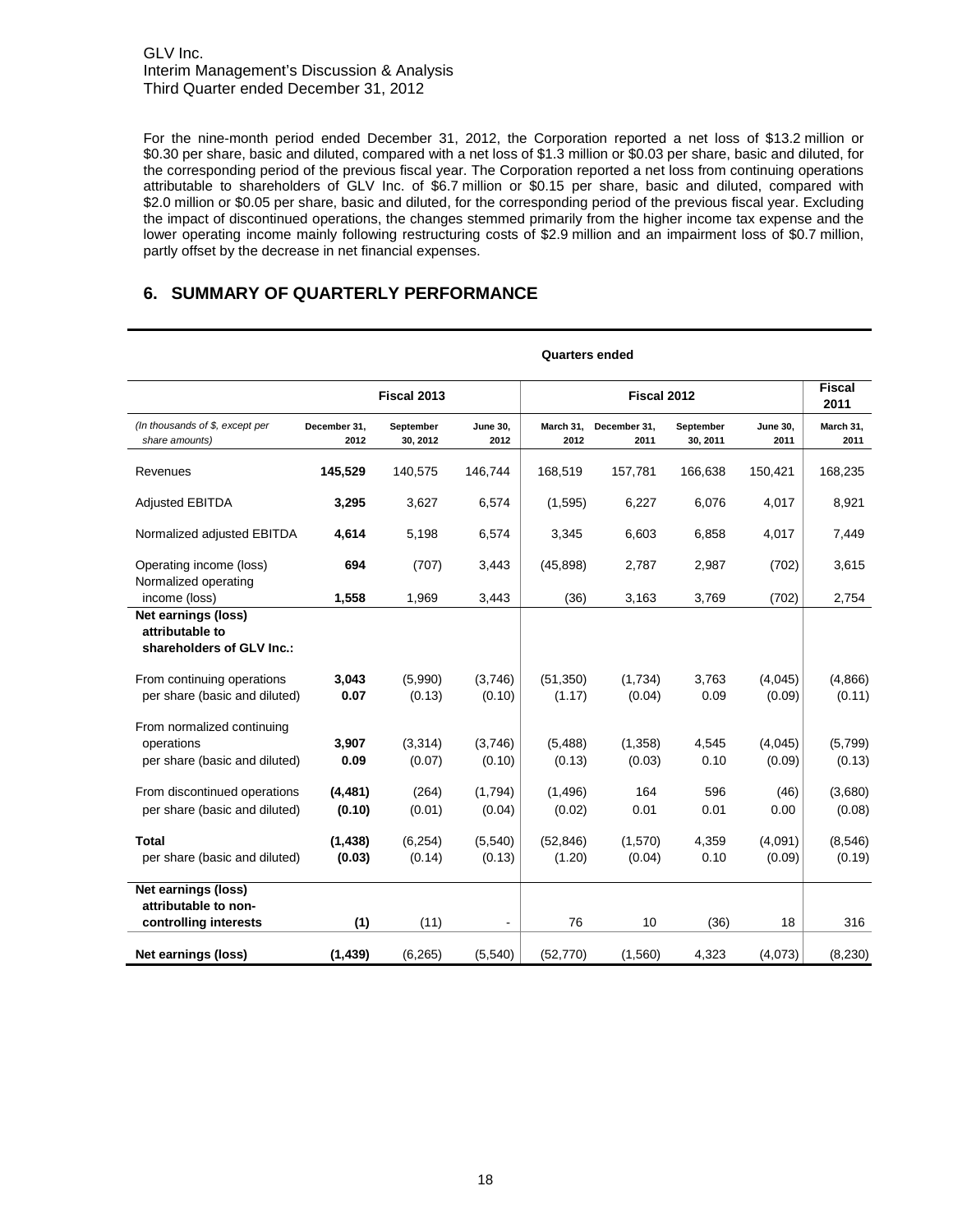The Corporation's quarterly results are exposed to economic conditions and are not necessarily comparable from quarter to quarter. The following events had an important impact on the results:

- The recognition in the fourth quarter of 2011, the first two quarters and the fourth quarter of 2012 of additional costs required to complete some desalination contracts resulting from the acquisition of CWT;
- A return to positive normalized adjusted EBITDA and normalized operating income for Ovivo in the first quarter of 2013, despite lower revenues, resulting from efficient performance of contracts in progress and tight cost control.
- Discontinuation of Ovivo's waste to energy segment operations representing a loss of \$4.5 million in the third quarter of 2013; comparative data for the previous quarters reported in this MD&A have been restated to take into account the impact of these operations on earnings (loss).

## **7. FINANCIAL SITUATION AND CASH FLOWS**

After deducting net acquisitions of property, plant and equipment, cash flow generated in the third quarter of 2013 amounted to \$10.2 million (\$0.23 per share, basic and diluted) compared with generated cash flow totalling \$13.2 million (\$0.30 per share, basic and diluted) for the same quarter of 2012. For the nine-month period ended December 31, 2012, cash flow used totalled \$5.7 million (\$0.13 per share, basic and diluted) compared with generated cash flow amounting to \$15.8 million (\$0.36 per share, basic and diluted) for the corresponding period of last fiscal year.

|                                                                                                          | Quarters<br>ended December 31 |        | Nine-month periods<br>ended December 31 |        |
|----------------------------------------------------------------------------------------------------------|-------------------------------|--------|-----------------------------------------|--------|
| (In thousands of \$, except per share amounts)                                                           | 2012                          | 2011   | 2012                                    | 2011   |
| Cash flows provided by (used in) continuing operating activities<br>before net changes in non-cash items | 1.972                         | 2,159  | 3.597                                   | 6,946  |
| Net change in non-cash items related to continuing operating activities                                  | 9.123                         | 10.046 | (8,662)                                 | 8,515  |
| Additions to property, plant and equipment, net of disposals                                             | (859)                         | 969    | (636)                                   | 367    |
| Cash flow generated from (used in) continuing operations                                                 | 10.236                        | 13.174 | (5,701)                                 | 15.828 |
| per share (basic and diluted)                                                                            | 0.23                          | 0.30   | (0.13)                                  | 0.36   |

#### **Impact of net change in non-cash items related to operations**

|                                                                            | <b>Quarter ended</b><br>December 31 | Nine-month period<br>ended December 31 |
|----------------------------------------------------------------------------|-------------------------------------|----------------------------------------|
|                                                                            |                                     |                                        |
| (in thousands of $$$ )                                                     | 2012                                | 2012                                   |
| Trade and other receivables                                                | 9,594                               | 9,141                                  |
| Inventories                                                                | (1,709)                             | (713)                                  |
| Contracts in progress                                                      | (15, 116)                           | (11, 912)                              |
| Prepaid expenses                                                           | (32)                                | 403                                    |
| Accounts payable and accrued liabilities, provisions and other liabilities | 10,339                              | (12, 974)                              |
| Deferred revenues                                                          | 3,969                               | 2,122                                  |
| Income taxes receivable/payable                                            | 2,078                               | 5,271                                  |
|                                                                            | 9,123                               | (8,662)                                |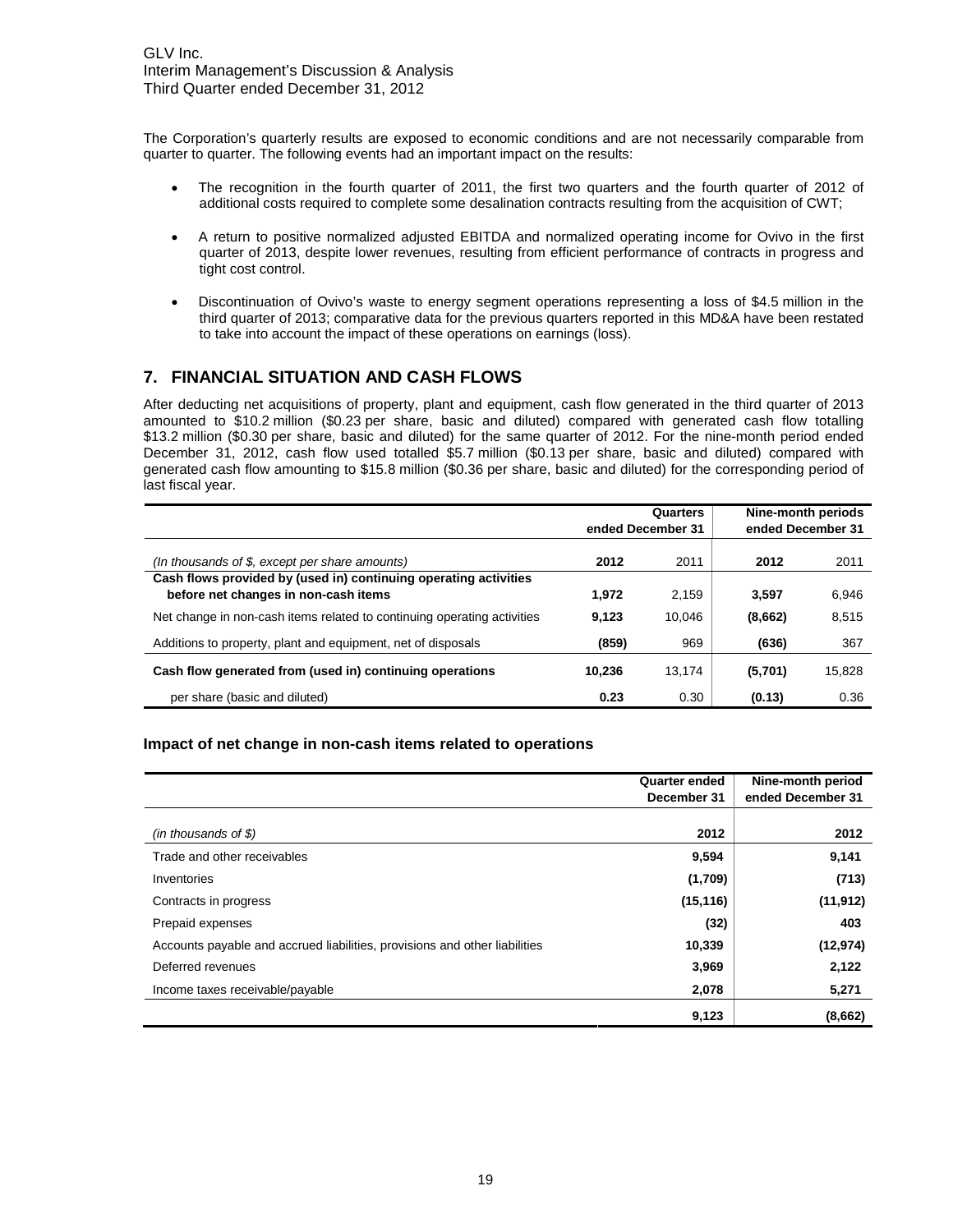The \$9.1 million positive impact on cash flows for the third quarter of 2013 resulting from changes in non-cash items related to operations is mainly attributable to higher accounts payable and accrued liabilities, provisions and other liabilities resulting from supplier payment schedules, and lower trade and other receivables owing primarily to tighter management of trade receivables collection during the quarter. These impacts were partly offset by the increase in contracts in progress, net of deferred revenues that vary according to percentage of completion. The \$8.7 million adverse effect on cash flows for the nine-month period ended December 31, 2012 was mainly attributable to a decline in accounts payable and accrued liabilities, provisions and other liabilities resulting from supplier payment schedules and the slowdown in operations for certain entities, as well as an increase in contracts in progress, net of deferred revenues stemming from the same factors as for the quarter.

Excluding the current portion of long-term debt, the Corporation had a net working capital position of \$121.8 million as at December 31, 2012, representing a ratio of 1.55 as at that date, compared with \$125.7 million and a ratio of 1.63 as at September 30, 2012 and \$129.8 million and a ratio of 1.57 as at March 31, 2012. The Corporation's total assets amounted to \$501.1 million as at December 31, 2012, compared with \$523.2 million as at March 31, 2012, a decrease attributable mainly to cash and cash equivalents, and trade and other receivables, partly offset by the increase in contracts in progress. Generally, management seeks to maintain its working capital ratio at about 1.50 given the Corporation's business model. The Corporation continues to focus on optimizing management of trade receivables to maximize the resulting cash flows and thereby reduce financial expenses.

Changes in exchange rates resulted in a \$0.3 million positive variance on remeasurement of cash and cash equivalent items for the third quarter of fiscal 2013 and a negative variance of \$0.6 million for the nine-month period ended December 31, 2012.

The net cash flow effect in the third quarter of 2013 and the nine-month period ended December 31, 2012 was an increase of \$3.4 million and a decrease of \$12.6 million, respectively, in cash and cash equivalents.

#### **Investing activities**

Investing activities for the third quarter of 2013 and the nine-month period ended December 31, 2012 used net cash flows of \$0.9 million and \$2.0 million, respectively, compared with net cash used of \$0.6 million and \$1.6 million for the respective periods of the previous year. During the first quarter of 2013, the Corporation sold a building held for sale for a consideration of \$2.2 million.

#### **Additional comments on financial position**

|                                           | As at December 31, | As at March 31, |
|-------------------------------------------|--------------------|-----------------|
|                                           | 2012               | 2012            |
|                                           |                    |                 |
| (in thousands of \$, except ratio)        |                    |                 |
| Long-term debt, including current portion | 81,412             | 80,932          |
| Cash and cash equivalents                 | (22, 941)          | (35, 583)       |
| <b>Total net debt</b>                     | 58,471             | 45,349          |
| Equity                                    | 173,146            | 186,461         |
| <b>Invested capital</b>                   | 231,617            | 231,810         |
| Total net debt to invested capital ratio  | 25.2%              | 19.6%           |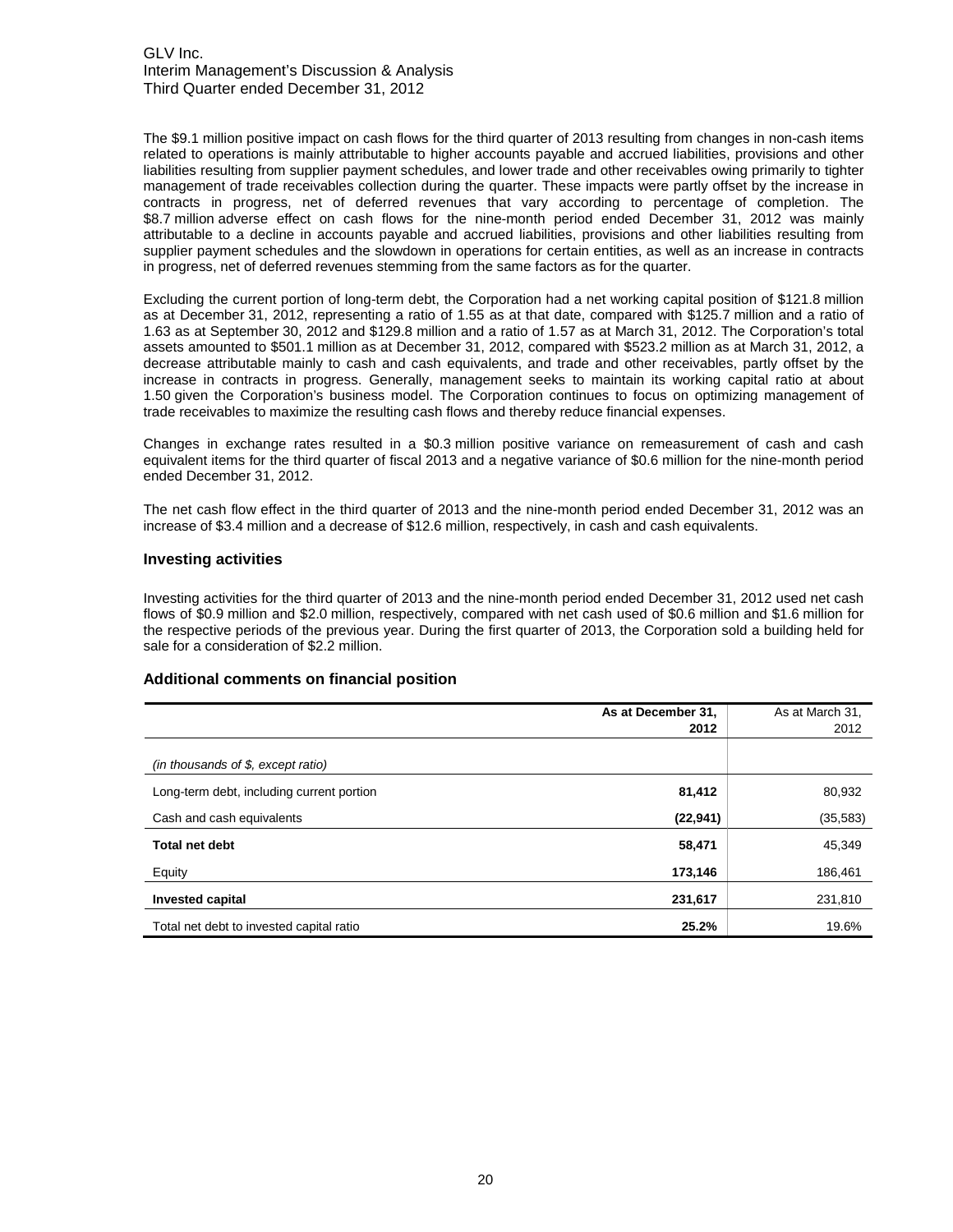As at December 31, 2012, the Corporation's total debt amounted to \$81.4 million compared with \$83.9 million as at September 30, 2012 and \$80.9 million as at March 31, 2012. Net of cash and cash equivalents, GLV's total net debt as at December 31, 2012 stood at \$58.5 million for a total net debt to invested capital ratio of 25.2%, compared with total net debt of \$64.4 million and a 27.5% ratio as at September 30, 2012 and a total net debt of \$45.3 million and a ratio of 19.6% as at March 31, 2012. Due to their maturities, non-convertible European debentures are presented as current liabilities in the unaudited interim condensed consolidated financial statements as at December 31, 2012.

As at December 31, 2012, the cash position and bank credit facilities were sufficient to fund operations and redeem non-convertible debentures maturing in April 2013. Moreover, all financial ratios met the requirements under current credit agreements with GLV's banking institutions. Where there are special or non-recurring items, the terms of these credit agreements require the use of normalized adjusted EBITDA to determine financial ratios. Accordingly, as at December 31, 2012, financial ratios were calculated using normalized adjusted EBITDA as defined in the agreements, which includes, in particular, the operating results of the past twelve months ended December 31, 2012 of the entities whose shares were acquired and excludes the operating results of the past twelve months ended December 31, 2012 of private entities, entities with discontinued operations or entities whose shares or certain assets were sold, as well as restructuring costs and other special items.

In December 2011, the Corporation renewed its main financing agreement for a five-year term for a total amount of \$200 million. This financing consists of a \$100 million revolving credit facility to meet the Corporation's day-to-day financing requirements, issue letters of credit and finance business acquisitions, and a second \$100 million revolving credit facility to issue letters of credit guaranteed by Export Development Canada. The financing agreement also includes an uncommitted accordion feature providing access to an additional \$50 million.

The Corporation also amended certain covenants of its two revolving credit facilities in Austria in the second quarter of 2013. The first facility amounting to €35 million (\$46 million) is used to issue letters of credit and the second, totalling €2.5 million (\$3.3 million), is used to meet day-to-day financing requirements. The Corporation guarantees repayment of these credit facilities in the event of payment default. The credit facility for issuing letters of credit matures on May 26, 2015, and the terms are renegotiable in March of each year. As at December 31, 2012, drawdowns under this facility totalled €28.0 million (\$36.9 million). The credit facility for day-to-day financing matures on December 31, 2015 and may be cancelled on three months' notice.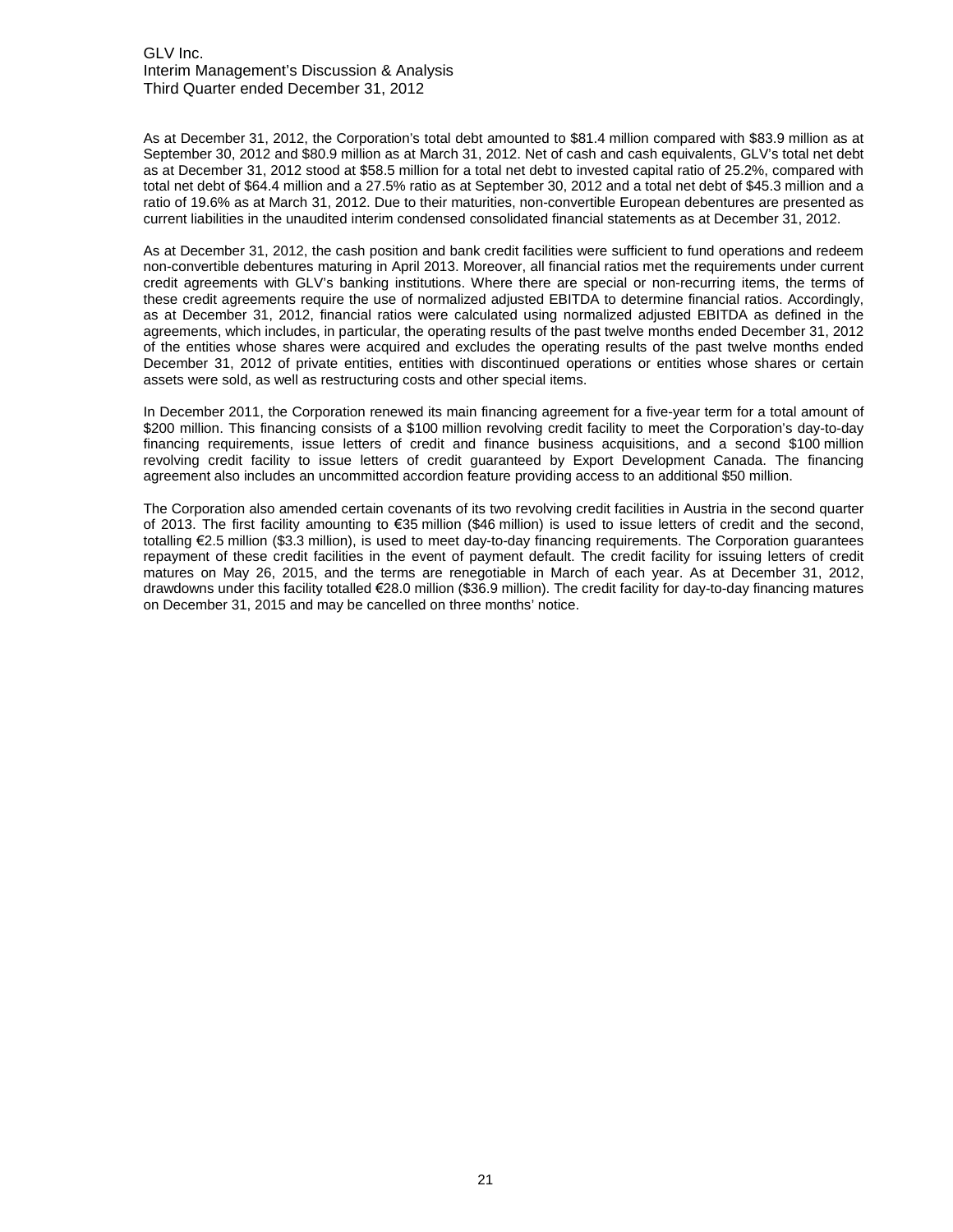#### **Share capital information and stock-based compensation**

|                                   | <b>Authorized</b> | Number of shares issued<br>and outstanding |
|-----------------------------------|-------------------|--------------------------------------------|
| Class A subordinate voting shares | Unlimited         | 41,912,594                                 |
| Class B multiple voting shares    | Unlimited         | 2,179,305                                  |
| Preferred shares                  | Unlimited         |                                            |
|                                   |                   | 44,091,899                                 |

During the third quarter of 2013 and the nine-month period ended December 31, 2012, 1,400 shares and 5,100 Class B multiple voting shares, respectively, were converted into Class A subordinate voting shares.

During the three-month and nine-month periods ended December 31, 2012, the Corporation issued nil and 37,233 stock options, respectively. The stock options granted to directors vested on the grant date. During the ninemonth period ended December 31, 2012, subsequent to the cancellation of 81,000 stock options, including 20,000 during the third quarter of 2013, outstanding options to acquire Class A subordinate voting shares under the Corporation's stock option plan totalled 2,123,822 (2,167,589 as at March 31, 2012) of which 1,505,822 (1,124,789 as at March 31, 2012) were exercisable based on the time requirement, notwithstanding achievement of target prices when the requirement applies.

For further information, refer to note 7 to the unaudited interim condensed consolidated financial statements accompanying this interim MD&A.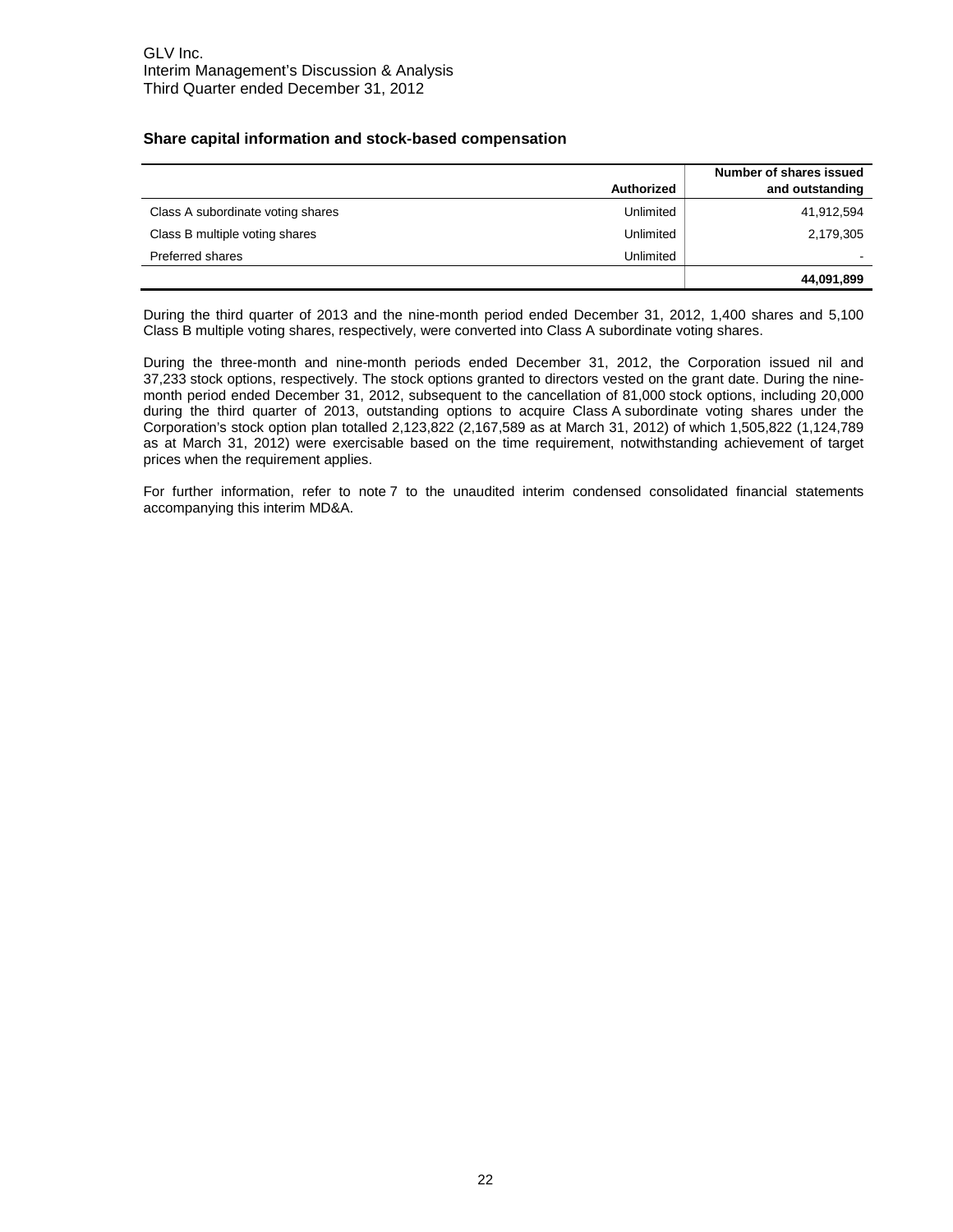## **8. BACKLOG AND OUTLOOK**

|                        | Quarter<br>ended<br>December 31 | Quarter<br>ended<br>September 30 | Change        | Change at<br>constant<br>exchange<br>rates | Quarter<br>ended<br>March 31 | Change     | Change at<br>constant<br>exchange<br>rates |
|------------------------|---------------------------------|----------------------------------|---------------|--------------------------------------------|------------------------------|------------|--------------------------------------------|
| $(in$ thousands of \$) | 2012                            | 2012                             | $\frac{9}{6}$ | %                                          | 2012                         | %          | %                                          |
| <b>Total</b>           | 334.216                         | 333.630                          | 0.2%          | (0.7)%                                     | 346.792                      | (3.6)%     | $(2.3)\%$                                  |
| Ovivo                  | 259.992                         | 271.330                          | (4.2)%        | (4.8)%                                     | 264.414                      | (1.7)%     | 0.0%                                       |
| Pulp and Paper         | 62.908                          | 50.336                           | 25.0%         | 23.5%                                      | 70.345                       | $(10.6)\%$ | $(10.6)\%$                                 |
| Other                  | 11,316                          | 11.964                           | (5.4)%        | (7.9)%                                     | 12.033                       | (6.0)%     | (5.5)%                                     |

#### **Ovivo**

As at December 31, 2012, Ovivo's backlog, excluding that of discontinued operations, amounted to \$259.9 million, down from \$271.3 million for the previous quarter, which however included the backlog of the Finnish subsidiary that was sold at the beginning of the current quarter. Despite this decrease, the tendering activity level remains high in the markets targeted by Ovivo's operational refocusing strategy.

The energy segment's backlog increased following contract wins in South Africa. Given the satisfactory level of tendering activity, our outlook is favourable for this market, which is expected to continue performing well.

The U.S. municipal segment, which was affected by the economic conditions over the past few quarters, seems to be gradually recovering, recording backlog growth compared with the past four quarters. This upturn was noted for both new equipment sales and order-taking in the parts and services market, another niche targeted by Ovivo's business strategy. Despite its slight downward trend, operating volume in the municipal segment in Europe, the Middle East and Africa remains sufficient to meet the targets set by management.

Although in decline compared with the last quarter, the backlog in the electronics and metals segment – another key market in Ovivo's strategy – is higher than in all the other quarters since the beginning of the previous fiscal year. Given sustained tendering activity for large-scale projects, the outlook for this market remains favourable.

Ovivo's parts and services market has grown for the third consecutive quarter. The parts and services market comprise sales of spare parts and chemicals, as well as maintenance and equipment optimization services. This market, which generates recurring revenue, is one of Ovivo's top priorities. New hires were already made during the third quarter to support growth in this market and more hires are expected during the coming fiscal year.

Ovivo's refocusing plan announced last August is on track. According to the Corporation's management, Ovivo will improve its profitability gradually as the measures taken over the past quarters generate benefits.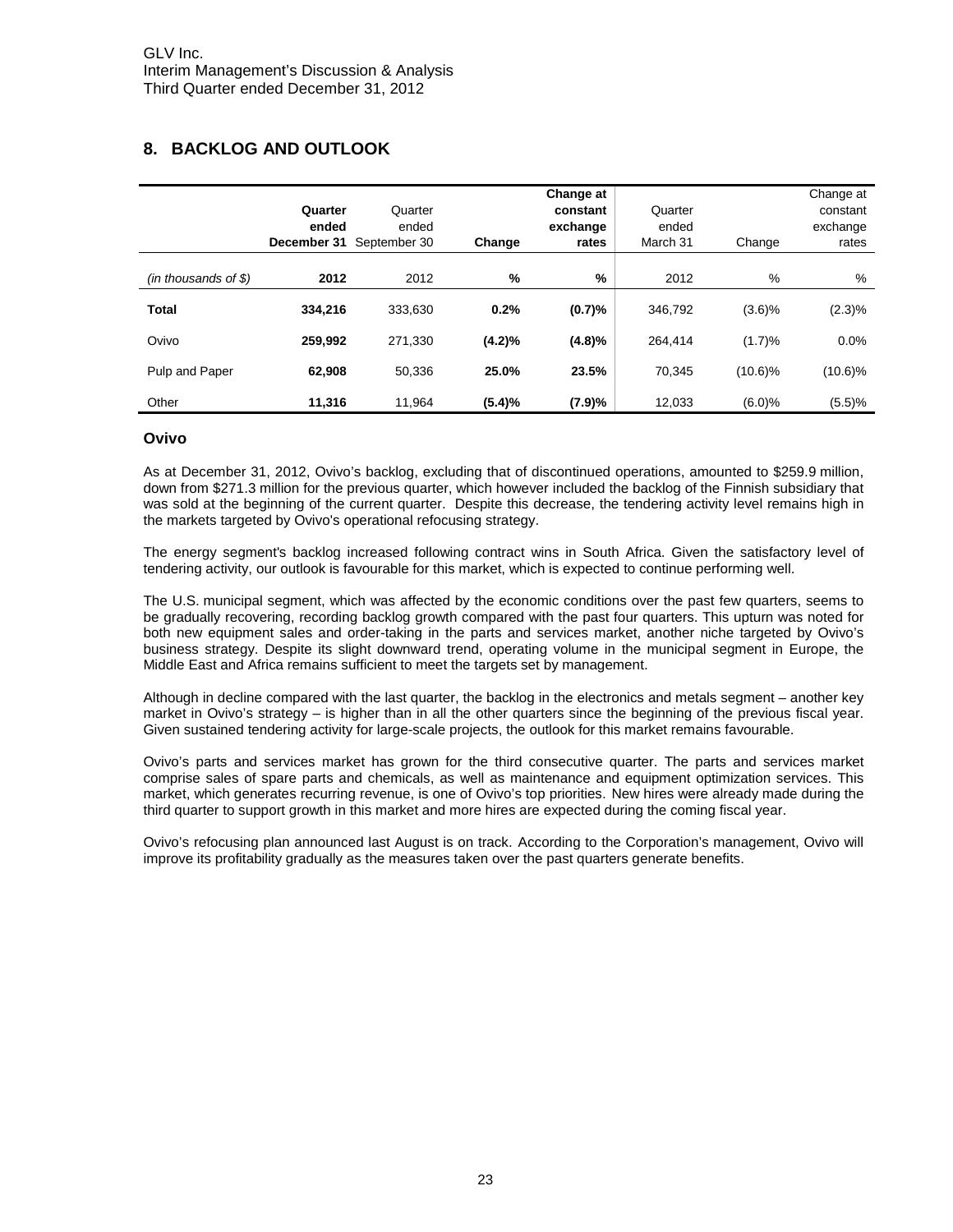#### **Pulp and Paper Group**

The Pulp and Paper Group's backlog was up as at December 31, 2012 following a sharp decrease during the first two quarters of the fiscal year. The increase stemmed mainly from higher order-taking for new equipment sales in the pulp processing segment, primarily in North America, as discussed in our previous MD&A. Although tendering volume remains satisfactory, the slowdown in Europe and China seems to be continuing.

The parts and services market remains key for this group and management continues its efforts in Europe to boost this segment's operating volume in the upcoming quarters. For fiscal 2013 as a whole, the current and anticipated backlog for the group will generate a fair volume of activity; however, additional costs for completing some contracts will drag profit margins below fiscal 2012 levels.

#### **Other**

The Van Der Molen division is well on track to meet its fiscal 2013 targets and its sustained business volume ensures solid profitability despite a more challenging business environment resulting from economic uncertainty. During the past two fiscal years, this division was able to regain its credibility in the market by focusing on client relationships. The Van Der Molen division's backlog as at December 31, 2012 is at its highest in the past five quarters.

For fiscal 2013, the two manufacturing units aim to achieve an acceptable level of profitability. Given a slightly lower backlog than as at March 31, 2012, economic conditions and order-taking remain key issues for the current fiscal year.

Last, head office costs are projected to remain comparable to the level in fiscal 2012.

#### **Overall outlook**

Management remains conservative in its forecasts of business volume for the next few quarters and will continue monitoring global economic conditions closely to ensure the Corporation maintains sufficient flexibility to adapt to any changes in demand and business outlook.

The downsizing measures implemented in the fourth quarter of the previous fiscal year and those arising from the Ovivo refocusing plan announced in the second quarter will gradually have an impact on operating results of both core operating groups of the Corporation. The plan is expected to generate annualized savings of approximately \$7 million, plus an additional contribution made by the Ovivo operational refocusing strategy. Management expects the measures implemented to have a gradual effect with more substantial results anticipated for the coming fiscal year. The Corporation's primary goal remains improving the financial performance and competitive positioning of its two core operating groups to expand their share in their respective key market niches.

For fiscal 2013 as a whole, assuming exchange rates remain stable at current levels and in light of the outlook in the segments serviced by each group, and in particular the refocusing of Ovivo's operations, the Corporation expects consolidated revenues to total approximately \$600 million.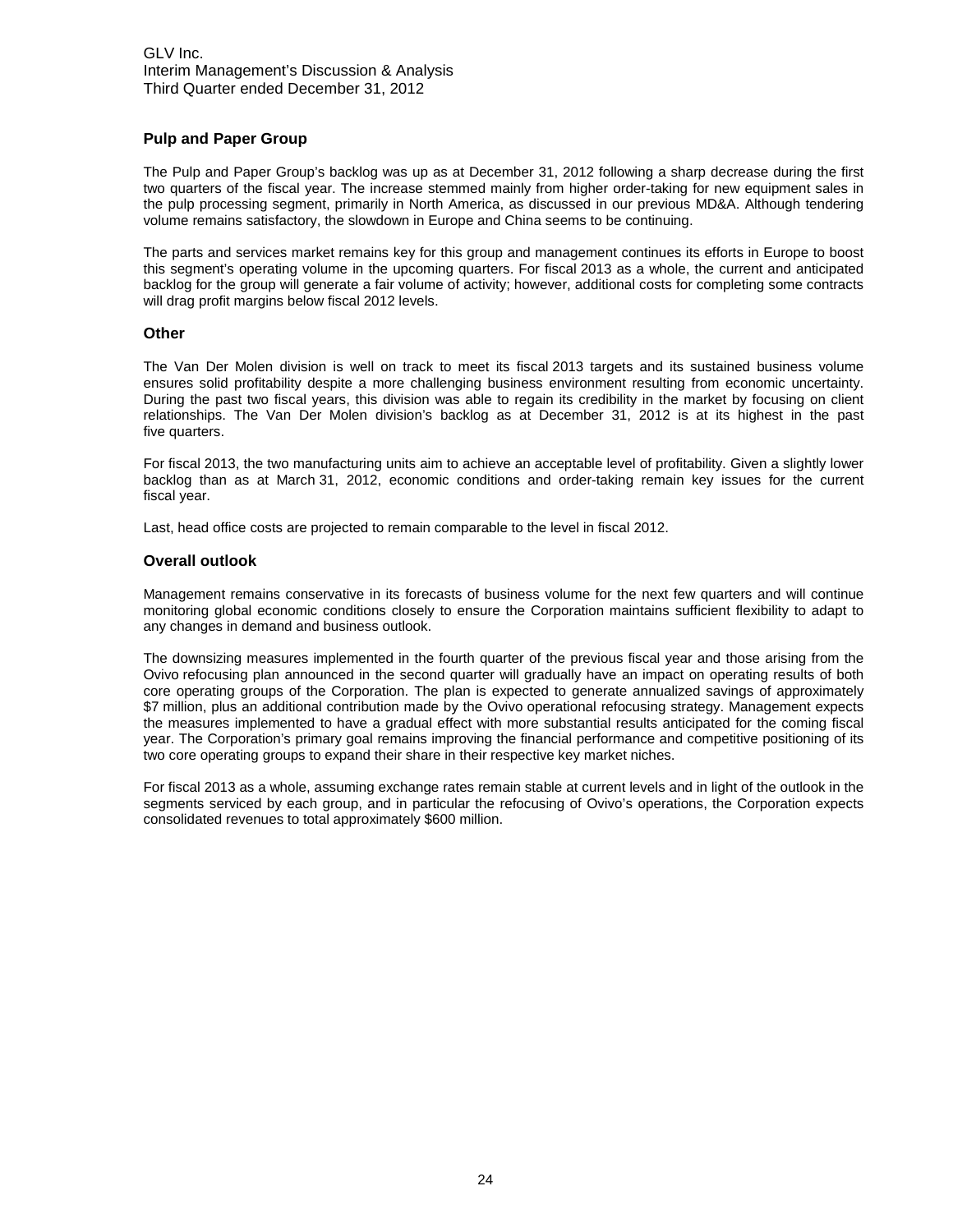GLV remains focused on its objective of long-term value creation for shareholders. To do so, it will rely primarily on Ovivo's strategy to refocus on its four key markets in an industry with strong organic growth potential driven by expanding global demand for water as well as growth from acquisitions due to the highly fragmented nature of the industry. Given its overall financial performance and flexibility to adjust to economic conditions, the Pulp and Paper Group continues to be a major component of our corporate strategy. Moreover, GLV enjoys a satisfactory financial position and an adequate capital structure to support current operations and pursue development projects.

## **9. RISKS AND UNCERTAINTIES**

Risks and uncertainties as well as risk management practices are discussed in section 10, "Risks and Uncertainties" of the MD&A for the fiscal year ended March 31, 2012.

Management has observed no material changes regarding risks and uncertainties and has made no changes to its risk management practices since the beginning of the fiscal 2013.

## **10. ACCOUNTING POLICIES**

#### **a) Critical accounting policies and estimates**

The unaudited interim condensed consolidated financial statements of the Corporation for the three-month and ninemonth periods ended December 31, 2012 have been prepared in accordance with IAS 34, *Interim Financial Reporting*, which form part of International Financial Reporting Standards ("IFRS") issued by the International Accounting Standards Board ("IASB").

The accounting policies used in the unaudited interim condensed financial statements are the same as and are applied consistently with those presented in note 2 to the annual consolidated financial statements as at March 31, 2012.

The preparation of the Corporation's unaudited interim condensed consolidated financial statements in accordance with IFRS requires management to exercise judgment in developing estimates and making forward-looking assumptions that affect the amounts reported in the consolidated financial statements. Actual results could give rise to significant adjustments to the reported amounts of assets, liabilities and earnings (loss) in subsequent periods. The Corporation's most significant estimates and assumptions for the three-month and nine-month periods ended December 31, 2012 are the same as those presented in note 2(c) to the annual consolidated financial statements as at March 31, 2012 except for the identification of cash-generating units. See note 5 to the unaudited interim condensed financial statements of the Corporation for the three-month and nine-month periods ended December 31, 2012.

#### **b) Future changes in accounting policies**

#### **IFRS 7,** *Financial Instruments: Disclosures*

In December 2011, the IASB amended this standard to set out additional disclosure requirements regarding the offsetting of financial assets and financial liabilities. The standard was also amended to reflect the effects of adopting IFRS 9, *Financial Instruments*.

#### **IFRS 9,** *Financial Instruments*

In November 2009, the IASB released IFRS 9, *Financial Instruments*, which provides a model for the recognition, classification and measurement of financial instruments, replacing the guidance set out in IAS 39, *Financial Instruments: Recognition and Measurement.* In December 2011, it was determined that the standard will be effective for fiscal years beginning on or after January 1, 2015.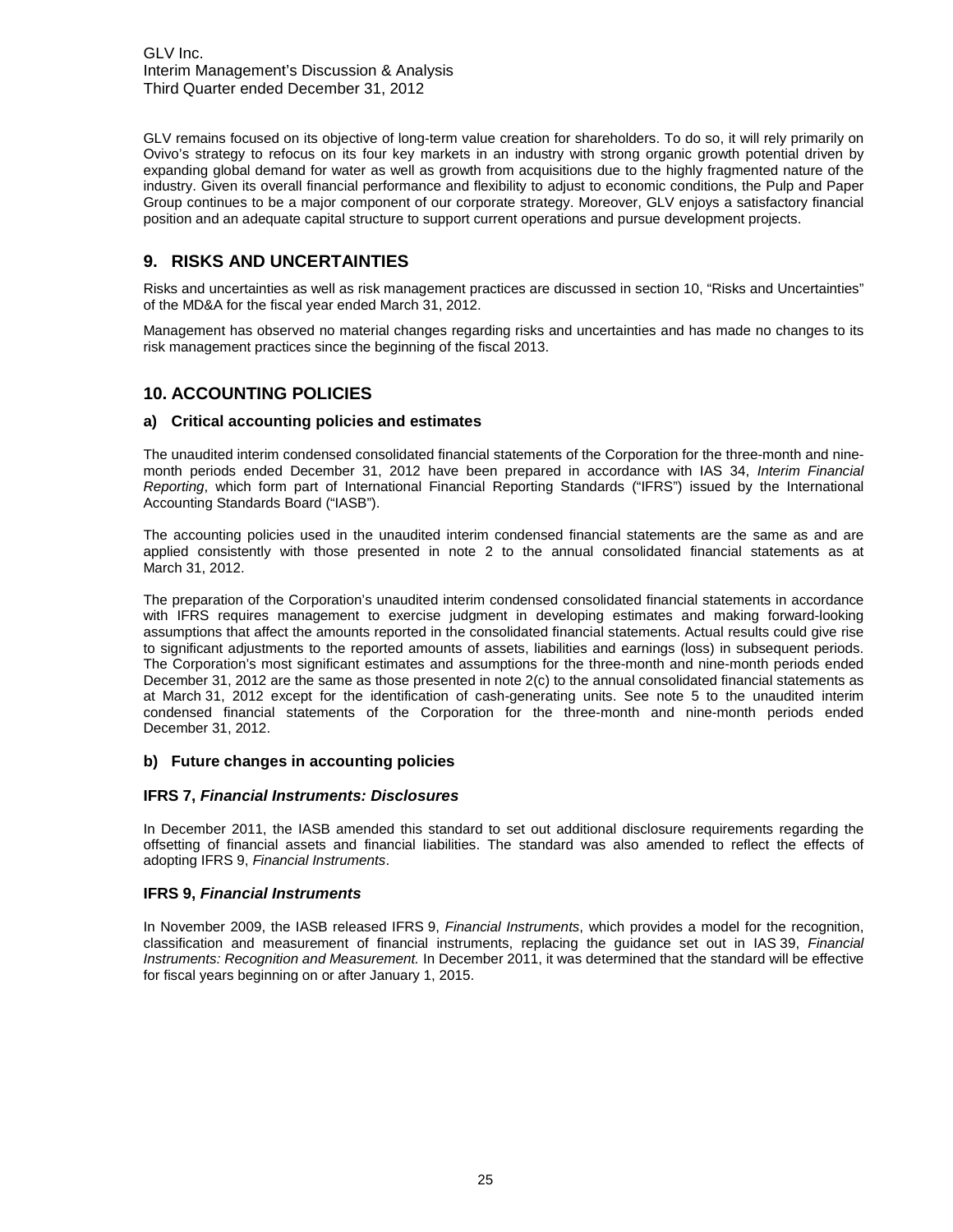#### **IFRS 10,** *Consolidated Financial Statements*

On May 12, 2011, the IASB released IFRS 10, *Consolidated Financial Statements*, which provides for a single consolidation model based on a qualitative definition of control, replacing the guidance set out in IAS 27, *Consolidated and Separate Financial Statements*, and SIC 12, *Consolidation – Special Purpose Entities*.

#### **IFRS 11,** *Joint Arrangements*

On May 12, 2011, the IASB released IFRS 11, *Joint Arrangements*, which supersedes IAS 31, *Interests in Joint Ventures*, and SIC 13, *Jointly Controlled Entities: Non-Monetary Contributions by Venturers*. This standard prohibits consolidating joint ventures using the proportionate consolidation method and eliminates the distinction between jointly controlled assets and jointly controlled operations.

#### **IFRS 13,** *Fair Value Measurement*

On May 12, 2011, the IASB released IFRS 13, *Fair Value Measurement*, which provides a single definition of fair value, eliminating inconsistencies between other definitions set out in various existing standards (financial instruments, property, plant and equipment, investment properties, etc.). In addition, the standard carries forward fair value disclosure requirements for financial instruments and extends their scope to all items measured at fair value.

#### **IAS 19,** *Employee Benefits*

The amendments to IAS 19 affect, among other things, the recognition of defined benefit expense and the presentation of the revaluation component in other comprehensive income (loss), which eliminates the previously available option under IAS 19 to recognize or defer changes in the accrued benefit obligation and the fair value of plan assets directly through the statement of earnings (loss). IAS 19 also introduces a net interest cost approach which replaces expected return on plan assets and interest expense related to the defined benefit obligation by a single net interest cost component computed by multiplying the net defined benefit asset or liability recognized by the discount rate used to determine the defined benefit obligation. In addition, total past service costs will now be recognized through earnings (loss) when the plan is amended with deferral to future service periods no longer permitted.

#### **IAS 28,** *Investments in Associates and Joint Ventures*

The amendments to IAS 28 prohibit proportionate consolidation of interests in associates and joint ventures. Use of the equity method will be mandatory. Under this method, the investment in an associate or a joint venture is initially recognized at cost and the carrying amount is increased or decreased to recognize the investor's share of net earnings (loss) of the investee after the date of acquisition. These amendments will not have any impact on the Corporation's financial statements given that the interests in joint ventures are already recognized using the equity method.

#### **IAS 32,** *Financial Instruments: Presentation*

In December 2011, the IASB amended this standard for consistency in the application of certain financial asset and financial liability offsetting criteria.

The Corporation is currently assessing the effects of adopting these new standards (except for IAS 28), which are effective for fiscal years beginning on or after January 1, 2013, save IAS 32 and IFRS 9, which are effective for fiscal years beginning on or after January 1, 2014 and 2015, respectively.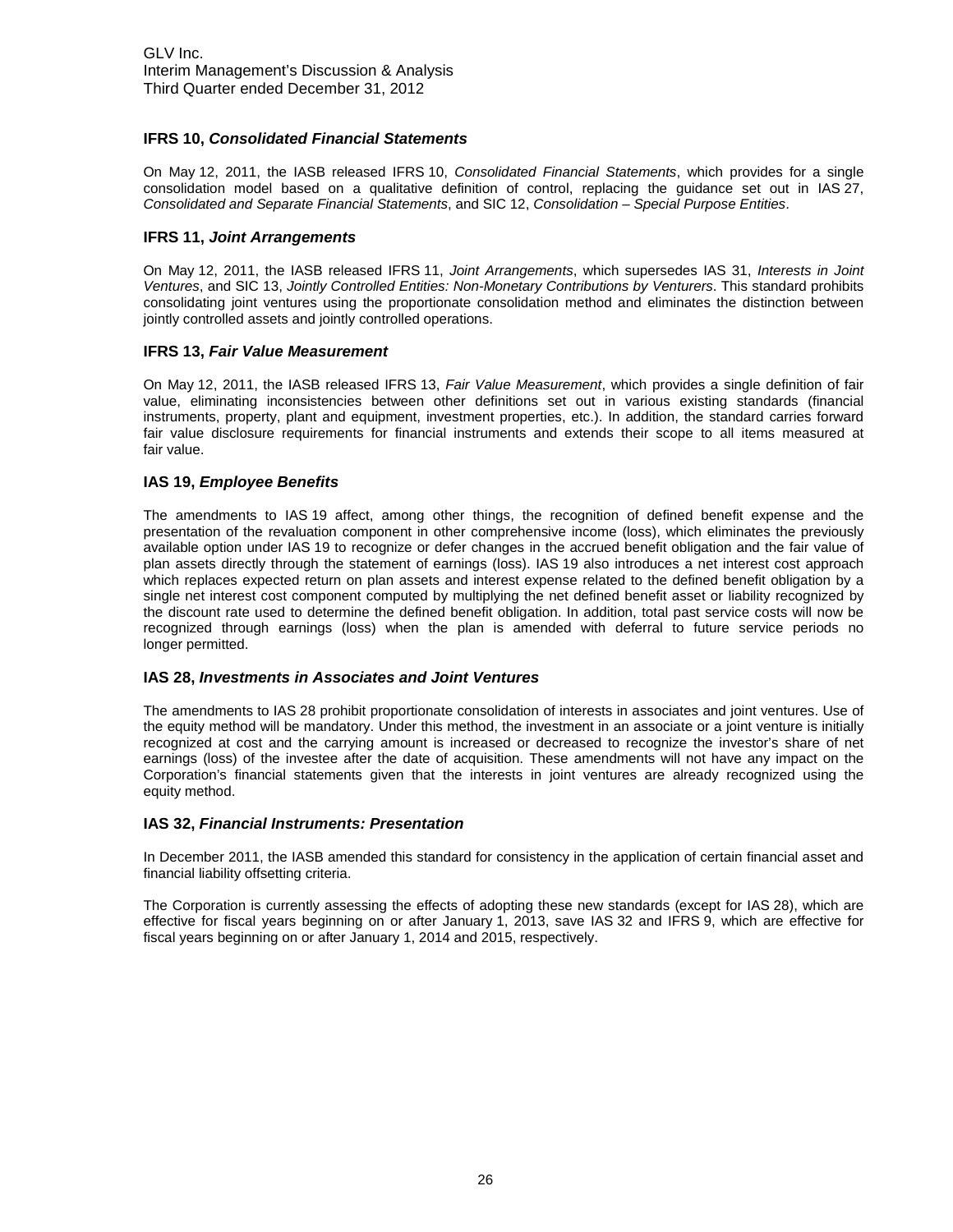## **11. RECONCILIATION OF NON-IFRS FINANCIAL MEASURES**

The financial information presented in this interim MD&A, including tabular amounts, is prepared in accordance with IFRS. The information contained in this interim MD&A also includes some figures that are non-IFRS financial measures, specifically:

- **Adjusted EBITDA:** Earnings before amortization, asset impairment, net financial expenses, foreign exchange loss (gain), loss (gain) related to derivative financial instruments and income taxes;
- **Normalized adjusted EBITDA:** Adjusted EBITDA before items recorded outside the normal course of business, including restructuring costs and loss on disposal;
- **Normalized net earnings (loss):** Net earnings (loss) before items recorded outside the normal course of business, including restructuring costs and loss on disposal;
- **Cash flows generated from (used in):** Cash related to operating activities, less additions to property, plant and equipment (net of disposals);
- **Cash flows generated from (used in) per share:** cash flows generated from (used in) divided by the weighted average number of participating shares outstanding during the reporting period.

Such measures enable management to assess the operational and financial performance of its different operating divisions. These measures are also commonly used by the financial community to analyze and compare the performance of companies engaged in the same industries. However, they are not intended to be regarded as alternatives to other financial performance measures or to the statement of cash flows as indicators of liquidity. They are not intended to represent funds available for debt service, dividends, reinvestment or other discretionary uses, and should not be considered in isolation or as a substitute for other performance measures calculated under IFRS. Management's definition of these measures may differ from similarly titled measures reported by other companies.

To assess the annual growth in revenues excluding the impact of business acquisitions or disposals, the Corporation uses the organic change measure. Organic change is computed by eliminating the impact of revenue from acquisitions or disposals with the comparative period of the previous fiscal year, at constant exchange rates.

The Corporation's backlog consists of firm orders supported, as the case may be, by a signed contract, a purchase order or an advance receipt on a contract. Under certain circumstances, management may decide to include a contract in the backlog even though the contract has not been signed if the stages to be completed are administrative in nature or deemed not to be significant. Management may also decide to defer recognition of a contract in the backlog if, for instance, there are risks that the order could be cancelled or delayed, or that the collection of the selling price is exposed to risks. In that case, the order in question will normally be added to the backlog only upon collection of part of the selling price in the form of advance receipts on a contract, or when management has a reasonable degree of comfort thereof. Management may also decide to record a general reserve accounting for its assessment of the various risks related to the orders recognized in the backlog.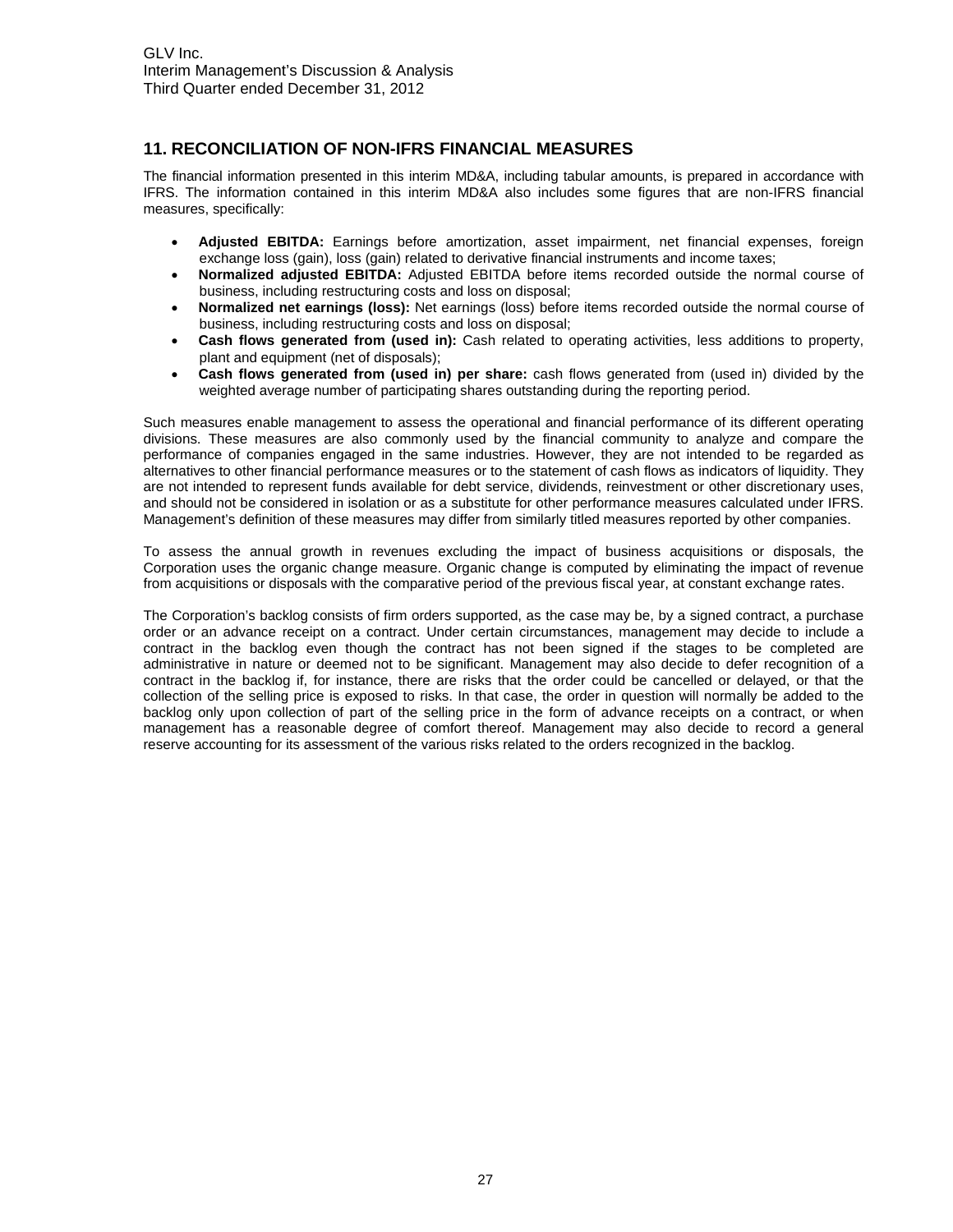The following table reconciles non-IFRS financial measures from the Corporation's consolidated statement of loss.

| $(in$ thousands of \$)<br>Ovivo<br>Paper<br>Other<br>(loss)<br>As presented on the financial statements:<br>Quarter ended December 31, 2012<br>Operating income (loss) from continuing operations<br>2.711<br>694<br>953<br>(2,970)<br>Asset impairment<br>(455)<br>(455)<br>Amortization<br>1.494<br>538<br>3,056<br>1,024<br>Earnings from continuing operations before amortization,<br>asset impairment, net financial expenses, foreign exchange<br>loss (gain), loss (gain) related to derivative financial<br>instruments and income taxes<br>3,750<br>1,491<br>(1,946)<br>3,295<br>Normalized items<br>1,195<br>1,319<br>124<br><b>Normalized adjusted EBITDA</b><br>(1,946)<br>4,945<br>1,615<br>4,614<br>Nine-month period ended December 31, 2012<br>Operating income (loss) from continuing operations<br>6,410<br>6,836<br>(9,816)<br>3,430<br>Asset impairment<br>650<br>650<br>Amortization<br>4,641<br>1,776<br>2,999<br>9,416<br>Earnings from continuing operations before amortization,<br>asset impairment, net financial expenses, foreign exchange<br>loss (gain), loss (gain) related to derivative financial<br>instruments and income taxes<br>11,701<br>8,612<br>(6, 817)<br>13,496<br>Normalized items<br>2,443<br>124<br>323<br>2,890<br>14.144<br>8,736<br>16,386<br><b>Normalized adjusted EBITDA</b><br>(6, 494)<br>Quarter ended December 31, 2011<br>Operating income (loss) from continuing operations<br>1,965<br>3,668<br>(2,846)<br>2,787<br>Amortization<br>1,804<br>526<br>1,110<br>3,440<br>Earnings from continuing operations before amortization,<br>asset impairment, net financial expenses, foreign exchange<br>loss (gain), loss (gain) related to derivative financial<br>instruments and income taxes<br>5,472<br>2,491<br>(1,736)<br>6,227<br>Normalized items<br>376<br>376<br><b>Normalized adjusted EBITDA</b><br>2,491<br>(1,736)<br>6,603<br>5,848<br>Nine-month period ended December 31, 2011<br>Operating income (loss) from continuing operations<br>6,105<br>7,293<br>(8,326)<br>5,072<br>6,189<br>1,651<br>3.408<br>11,248<br>Amortization<br>Earnings from continuing operations before amortization,<br>asset impairment, net financial expenses, foreign exchange<br>loss (gain), loss (gain) related to derivative financial<br>instruments and income taxes<br>12,294<br>8,944<br>(4,918)<br>16,320<br>Normalized items<br>1,158<br>1,158 |                                   |        |          |          | <b>Consolidated</b> |
|-------------------------------------------------------------------------------------------------------------------------------------------------------------------------------------------------------------------------------------------------------------------------------------------------------------------------------------------------------------------------------------------------------------------------------------------------------------------------------------------------------------------------------------------------------------------------------------------------------------------------------------------------------------------------------------------------------------------------------------------------------------------------------------------------------------------------------------------------------------------------------------------------------------------------------------------------------------------------------------------------------------------------------------------------------------------------------------------------------------------------------------------------------------------------------------------------------------------------------------------------------------------------------------------------------------------------------------------------------------------------------------------------------------------------------------------------------------------------------------------------------------------------------------------------------------------------------------------------------------------------------------------------------------------------------------------------------------------------------------------------------------------------------------------------------------------------------------------------------------------------------------------------------------------------------------------------------------------------------------------------------------------------------------------------------------------------------------------------------------------------------------------------------------------------------------------------------------------------------------------------------------------------------------------------------------------------------------------------------------------------------------------------------------|-----------------------------------|--------|----------|----------|---------------------|
|                                                                                                                                                                                                                                                                                                                                                                                                                                                                                                                                                                                                                                                                                                                                                                                                                                                                                                                                                                                                                                                                                                                                                                                                                                                                                                                                                                                                                                                                                                                                                                                                                                                                                                                                                                                                                                                                                                                                                                                                                                                                                                                                                                                                                                                                                                                                                                                                             |                                   |        | Pulp and |          | earnings            |
|                                                                                                                                                                                                                                                                                                                                                                                                                                                                                                                                                                                                                                                                                                                                                                                                                                                                                                                                                                                                                                                                                                                                                                                                                                                                                                                                                                                                                                                                                                                                                                                                                                                                                                                                                                                                                                                                                                                                                                                                                                                                                                                                                                                                                                                                                                                                                                                                             |                                   |        |          |          |                     |
|                                                                                                                                                                                                                                                                                                                                                                                                                                                                                                                                                                                                                                                                                                                                                                                                                                                                                                                                                                                                                                                                                                                                                                                                                                                                                                                                                                                                                                                                                                                                                                                                                                                                                                                                                                                                                                                                                                                                                                                                                                                                                                                                                                                                                                                                                                                                                                                                             |                                   |        |          |          |                     |
|                                                                                                                                                                                                                                                                                                                                                                                                                                                                                                                                                                                                                                                                                                                                                                                                                                                                                                                                                                                                                                                                                                                                                                                                                                                                                                                                                                                                                                                                                                                                                                                                                                                                                                                                                                                                                                                                                                                                                                                                                                                                                                                                                                                                                                                                                                                                                                                                             |                                   |        |          |          |                     |
|                                                                                                                                                                                                                                                                                                                                                                                                                                                                                                                                                                                                                                                                                                                                                                                                                                                                                                                                                                                                                                                                                                                                                                                                                                                                                                                                                                                                                                                                                                                                                                                                                                                                                                                                                                                                                                                                                                                                                                                                                                                                                                                                                                                                                                                                                                                                                                                                             |                                   |        |          |          |                     |
|                                                                                                                                                                                                                                                                                                                                                                                                                                                                                                                                                                                                                                                                                                                                                                                                                                                                                                                                                                                                                                                                                                                                                                                                                                                                                                                                                                                                                                                                                                                                                                                                                                                                                                                                                                                                                                                                                                                                                                                                                                                                                                                                                                                                                                                                                                                                                                                                             |                                   |        |          |          |                     |
|                                                                                                                                                                                                                                                                                                                                                                                                                                                                                                                                                                                                                                                                                                                                                                                                                                                                                                                                                                                                                                                                                                                                                                                                                                                                                                                                                                                                                                                                                                                                                                                                                                                                                                                                                                                                                                                                                                                                                                                                                                                                                                                                                                                                                                                                                                                                                                                                             |                                   |        |          |          |                     |
|                                                                                                                                                                                                                                                                                                                                                                                                                                                                                                                                                                                                                                                                                                                                                                                                                                                                                                                                                                                                                                                                                                                                                                                                                                                                                                                                                                                                                                                                                                                                                                                                                                                                                                                                                                                                                                                                                                                                                                                                                                                                                                                                                                                                                                                                                                                                                                                                             |                                   |        |          |          |                     |
|                                                                                                                                                                                                                                                                                                                                                                                                                                                                                                                                                                                                                                                                                                                                                                                                                                                                                                                                                                                                                                                                                                                                                                                                                                                                                                                                                                                                                                                                                                                                                                                                                                                                                                                                                                                                                                                                                                                                                                                                                                                                                                                                                                                                                                                                                                                                                                                                             |                                   |        |          |          |                     |
|                                                                                                                                                                                                                                                                                                                                                                                                                                                                                                                                                                                                                                                                                                                                                                                                                                                                                                                                                                                                                                                                                                                                                                                                                                                                                                                                                                                                                                                                                                                                                                                                                                                                                                                                                                                                                                                                                                                                                                                                                                                                                                                                                                                                                                                                                                                                                                                                             |                                   |        |          |          |                     |
|                                                                                                                                                                                                                                                                                                                                                                                                                                                                                                                                                                                                                                                                                                                                                                                                                                                                                                                                                                                                                                                                                                                                                                                                                                                                                                                                                                                                                                                                                                                                                                                                                                                                                                                                                                                                                                                                                                                                                                                                                                                                                                                                                                                                                                                                                                                                                                                                             |                                   |        |          |          |                     |
|                                                                                                                                                                                                                                                                                                                                                                                                                                                                                                                                                                                                                                                                                                                                                                                                                                                                                                                                                                                                                                                                                                                                                                                                                                                                                                                                                                                                                                                                                                                                                                                                                                                                                                                                                                                                                                                                                                                                                                                                                                                                                                                                                                                                                                                                                                                                                                                                             |                                   |        |          |          |                     |
|                                                                                                                                                                                                                                                                                                                                                                                                                                                                                                                                                                                                                                                                                                                                                                                                                                                                                                                                                                                                                                                                                                                                                                                                                                                                                                                                                                                                                                                                                                                                                                                                                                                                                                                                                                                                                                                                                                                                                                                                                                                                                                                                                                                                                                                                                                                                                                                                             |                                   |        |          |          |                     |
|                                                                                                                                                                                                                                                                                                                                                                                                                                                                                                                                                                                                                                                                                                                                                                                                                                                                                                                                                                                                                                                                                                                                                                                                                                                                                                                                                                                                                                                                                                                                                                                                                                                                                                                                                                                                                                                                                                                                                                                                                                                                                                                                                                                                                                                                                                                                                                                                             |                                   |        |          |          |                     |
|                                                                                                                                                                                                                                                                                                                                                                                                                                                                                                                                                                                                                                                                                                                                                                                                                                                                                                                                                                                                                                                                                                                                                                                                                                                                                                                                                                                                                                                                                                                                                                                                                                                                                                                                                                                                                                                                                                                                                                                                                                                                                                                                                                                                                                                                                                                                                                                                             |                                   |        |          |          |                     |
|                                                                                                                                                                                                                                                                                                                                                                                                                                                                                                                                                                                                                                                                                                                                                                                                                                                                                                                                                                                                                                                                                                                                                                                                                                                                                                                                                                                                                                                                                                                                                                                                                                                                                                                                                                                                                                                                                                                                                                                                                                                                                                                                                                                                                                                                                                                                                                                                             |                                   |        |          |          |                     |
|                                                                                                                                                                                                                                                                                                                                                                                                                                                                                                                                                                                                                                                                                                                                                                                                                                                                                                                                                                                                                                                                                                                                                                                                                                                                                                                                                                                                                                                                                                                                                                                                                                                                                                                                                                                                                                                                                                                                                                                                                                                                                                                                                                                                                                                                                                                                                                                                             |                                   |        |          |          |                     |
|                                                                                                                                                                                                                                                                                                                                                                                                                                                                                                                                                                                                                                                                                                                                                                                                                                                                                                                                                                                                                                                                                                                                                                                                                                                                                                                                                                                                                                                                                                                                                                                                                                                                                                                                                                                                                                                                                                                                                                                                                                                                                                                                                                                                                                                                                                                                                                                                             |                                   |        |          |          |                     |
|                                                                                                                                                                                                                                                                                                                                                                                                                                                                                                                                                                                                                                                                                                                                                                                                                                                                                                                                                                                                                                                                                                                                                                                                                                                                                                                                                                                                                                                                                                                                                                                                                                                                                                                                                                                                                                                                                                                                                                                                                                                                                                                                                                                                                                                                                                                                                                                                             |                                   |        |          |          |                     |
|                                                                                                                                                                                                                                                                                                                                                                                                                                                                                                                                                                                                                                                                                                                                                                                                                                                                                                                                                                                                                                                                                                                                                                                                                                                                                                                                                                                                                                                                                                                                                                                                                                                                                                                                                                                                                                                                                                                                                                                                                                                                                                                                                                                                                                                                                                                                                                                                             |                                   |        |          |          |                     |
|                                                                                                                                                                                                                                                                                                                                                                                                                                                                                                                                                                                                                                                                                                                                                                                                                                                                                                                                                                                                                                                                                                                                                                                                                                                                                                                                                                                                                                                                                                                                                                                                                                                                                                                                                                                                                                                                                                                                                                                                                                                                                                                                                                                                                                                                                                                                                                                                             |                                   |        |          |          |                     |
|                                                                                                                                                                                                                                                                                                                                                                                                                                                                                                                                                                                                                                                                                                                                                                                                                                                                                                                                                                                                                                                                                                                                                                                                                                                                                                                                                                                                                                                                                                                                                                                                                                                                                                                                                                                                                                                                                                                                                                                                                                                                                                                                                                                                                                                                                                                                                                                                             |                                   |        |          |          |                     |
|                                                                                                                                                                                                                                                                                                                                                                                                                                                                                                                                                                                                                                                                                                                                                                                                                                                                                                                                                                                                                                                                                                                                                                                                                                                                                                                                                                                                                                                                                                                                                                                                                                                                                                                                                                                                                                                                                                                                                                                                                                                                                                                                                                                                                                                                                                                                                                                                             |                                   |        |          |          |                     |
|                                                                                                                                                                                                                                                                                                                                                                                                                                                                                                                                                                                                                                                                                                                                                                                                                                                                                                                                                                                                                                                                                                                                                                                                                                                                                                                                                                                                                                                                                                                                                                                                                                                                                                                                                                                                                                                                                                                                                                                                                                                                                                                                                                                                                                                                                                                                                                                                             |                                   |        |          |          |                     |
|                                                                                                                                                                                                                                                                                                                                                                                                                                                                                                                                                                                                                                                                                                                                                                                                                                                                                                                                                                                                                                                                                                                                                                                                                                                                                                                                                                                                                                                                                                                                                                                                                                                                                                                                                                                                                                                                                                                                                                                                                                                                                                                                                                                                                                                                                                                                                                                                             |                                   |        |          |          |                     |
|                                                                                                                                                                                                                                                                                                                                                                                                                                                                                                                                                                                                                                                                                                                                                                                                                                                                                                                                                                                                                                                                                                                                                                                                                                                                                                                                                                                                                                                                                                                                                                                                                                                                                                                                                                                                                                                                                                                                                                                                                                                                                                                                                                                                                                                                                                                                                                                                             |                                   |        |          |          |                     |
|                                                                                                                                                                                                                                                                                                                                                                                                                                                                                                                                                                                                                                                                                                                                                                                                                                                                                                                                                                                                                                                                                                                                                                                                                                                                                                                                                                                                                                                                                                                                                                                                                                                                                                                                                                                                                                                                                                                                                                                                                                                                                                                                                                                                                                                                                                                                                                                                             |                                   |        |          |          |                     |
|                                                                                                                                                                                                                                                                                                                                                                                                                                                                                                                                                                                                                                                                                                                                                                                                                                                                                                                                                                                                                                                                                                                                                                                                                                                                                                                                                                                                                                                                                                                                                                                                                                                                                                                                                                                                                                                                                                                                                                                                                                                                                                                                                                                                                                                                                                                                                                                                             |                                   |        |          |          |                     |
|                                                                                                                                                                                                                                                                                                                                                                                                                                                                                                                                                                                                                                                                                                                                                                                                                                                                                                                                                                                                                                                                                                                                                                                                                                                                                                                                                                                                                                                                                                                                                                                                                                                                                                                                                                                                                                                                                                                                                                                                                                                                                                                                                                                                                                                                                                                                                                                                             |                                   |        |          |          |                     |
|                                                                                                                                                                                                                                                                                                                                                                                                                                                                                                                                                                                                                                                                                                                                                                                                                                                                                                                                                                                                                                                                                                                                                                                                                                                                                                                                                                                                                                                                                                                                                                                                                                                                                                                                                                                                                                                                                                                                                                                                                                                                                                                                                                                                                                                                                                                                                                                                             |                                   |        |          |          |                     |
|                                                                                                                                                                                                                                                                                                                                                                                                                                                                                                                                                                                                                                                                                                                                                                                                                                                                                                                                                                                                                                                                                                                                                                                                                                                                                                                                                                                                                                                                                                                                                                                                                                                                                                                                                                                                                                                                                                                                                                                                                                                                                                                                                                                                                                                                                                                                                                                                             |                                   |        |          |          |                     |
|                                                                                                                                                                                                                                                                                                                                                                                                                                                                                                                                                                                                                                                                                                                                                                                                                                                                                                                                                                                                                                                                                                                                                                                                                                                                                                                                                                                                                                                                                                                                                                                                                                                                                                                                                                                                                                                                                                                                                                                                                                                                                                                                                                                                                                                                                                                                                                                                             |                                   |        |          |          |                     |
|                                                                                                                                                                                                                                                                                                                                                                                                                                                                                                                                                                                                                                                                                                                                                                                                                                                                                                                                                                                                                                                                                                                                                                                                                                                                                                                                                                                                                                                                                                                                                                                                                                                                                                                                                                                                                                                                                                                                                                                                                                                                                                                                                                                                                                                                                                                                                                                                             |                                   |        |          |          |                     |
|                                                                                                                                                                                                                                                                                                                                                                                                                                                                                                                                                                                                                                                                                                                                                                                                                                                                                                                                                                                                                                                                                                                                                                                                                                                                                                                                                                                                                                                                                                                                                                                                                                                                                                                                                                                                                                                                                                                                                                                                                                                                                                                                                                                                                                                                                                                                                                                                             |                                   |        |          |          |                     |
|                                                                                                                                                                                                                                                                                                                                                                                                                                                                                                                                                                                                                                                                                                                                                                                                                                                                                                                                                                                                                                                                                                                                                                                                                                                                                                                                                                                                                                                                                                                                                                                                                                                                                                                                                                                                                                                                                                                                                                                                                                                                                                                                                                                                                                                                                                                                                                                                             |                                   |        |          |          |                     |
|                                                                                                                                                                                                                                                                                                                                                                                                                                                                                                                                                                                                                                                                                                                                                                                                                                                                                                                                                                                                                                                                                                                                                                                                                                                                                                                                                                                                                                                                                                                                                                                                                                                                                                                                                                                                                                                                                                                                                                                                                                                                                                                                                                                                                                                                                                                                                                                                             |                                   |        |          |          |                     |
|                                                                                                                                                                                                                                                                                                                                                                                                                                                                                                                                                                                                                                                                                                                                                                                                                                                                                                                                                                                                                                                                                                                                                                                                                                                                                                                                                                                                                                                                                                                                                                                                                                                                                                                                                                                                                                                                                                                                                                                                                                                                                                                                                                                                                                                                                                                                                                                                             |                                   |        |          |          |                     |
|                                                                                                                                                                                                                                                                                                                                                                                                                                                                                                                                                                                                                                                                                                                                                                                                                                                                                                                                                                                                                                                                                                                                                                                                                                                                                                                                                                                                                                                                                                                                                                                                                                                                                                                                                                                                                                                                                                                                                                                                                                                                                                                                                                                                                                                                                                                                                                                                             |                                   |        |          |          |                     |
|                                                                                                                                                                                                                                                                                                                                                                                                                                                                                                                                                                                                                                                                                                                                                                                                                                                                                                                                                                                                                                                                                                                                                                                                                                                                                                                                                                                                                                                                                                                                                                                                                                                                                                                                                                                                                                                                                                                                                                                                                                                                                                                                                                                                                                                                                                                                                                                                             |                                   |        |          |          |                     |
|                                                                                                                                                                                                                                                                                                                                                                                                                                                                                                                                                                                                                                                                                                                                                                                                                                                                                                                                                                                                                                                                                                                                                                                                                                                                                                                                                                                                                                                                                                                                                                                                                                                                                                                                                                                                                                                                                                                                                                                                                                                                                                                                                                                                                                                                                                                                                                                                             |                                   |        |          |          |                     |
|                                                                                                                                                                                                                                                                                                                                                                                                                                                                                                                                                                                                                                                                                                                                                                                                                                                                                                                                                                                                                                                                                                                                                                                                                                                                                                                                                                                                                                                                                                                                                                                                                                                                                                                                                                                                                                                                                                                                                                                                                                                                                                                                                                                                                                                                                                                                                                                                             |                                   |        |          |          |                     |
|                                                                                                                                                                                                                                                                                                                                                                                                                                                                                                                                                                                                                                                                                                                                                                                                                                                                                                                                                                                                                                                                                                                                                                                                                                                                                                                                                                                                                                                                                                                                                                                                                                                                                                                                                                                                                                                                                                                                                                                                                                                                                                                                                                                                                                                                                                                                                                                                             |                                   |        |          |          |                     |
|                                                                                                                                                                                                                                                                                                                                                                                                                                                                                                                                                                                                                                                                                                                                                                                                                                                                                                                                                                                                                                                                                                                                                                                                                                                                                                                                                                                                                                                                                                                                                                                                                                                                                                                                                                                                                                                                                                                                                                                                                                                                                                                                                                                                                                                                                                                                                                                                             |                                   |        |          |          |                     |
|                                                                                                                                                                                                                                                                                                                                                                                                                                                                                                                                                                                                                                                                                                                                                                                                                                                                                                                                                                                                                                                                                                                                                                                                                                                                                                                                                                                                                                                                                                                                                                                                                                                                                                                                                                                                                                                                                                                                                                                                                                                                                                                                                                                                                                                                                                                                                                                                             |                                   |        |          |          |                     |
|                                                                                                                                                                                                                                                                                                                                                                                                                                                                                                                                                                                                                                                                                                                                                                                                                                                                                                                                                                                                                                                                                                                                                                                                                                                                                                                                                                                                                                                                                                                                                                                                                                                                                                                                                                                                                                                                                                                                                                                                                                                                                                                                                                                                                                                                                                                                                                                                             | <b>Normalized adjusted EBITDA</b> | 13,452 | 8.944    | (4, 918) | 17,478              |